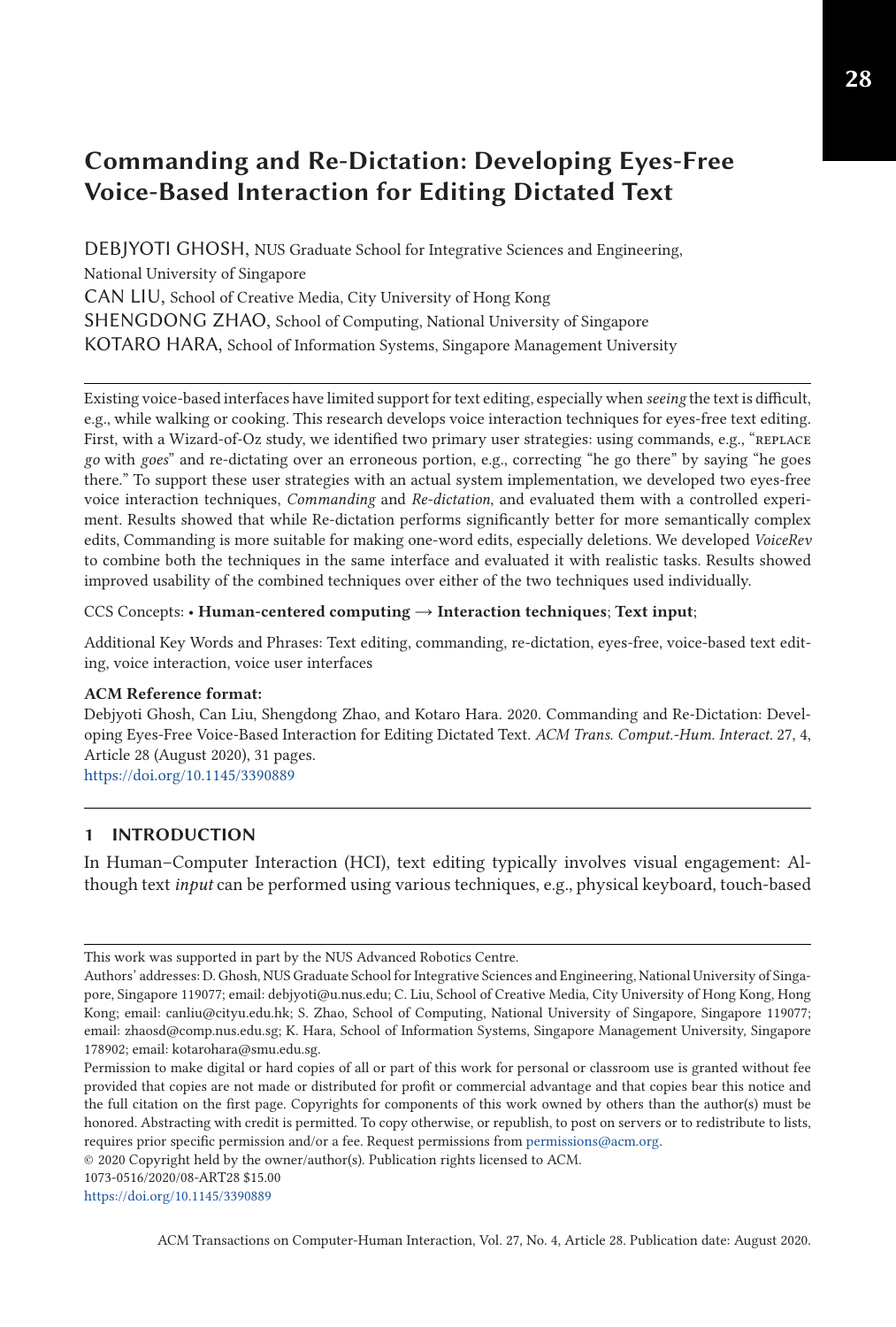interactions, or by using voice-input, the *feedback* (output) and *outcome evaluation* [\[21\]](#page-29-0) are done through on-screen displays and, hence, require visual engagement.

Voice-only interfaces, such as Amazon's Echo, Google Home, and Xiaomi's XiaoAI are now becoming mainstream [\[1\]](#page-28-0). These interfaces allow users to perform tasks with computing devices eyes-free and hands-free, which is especially useful when the user is engaged in other tasks, on the go or in the home environment. The emergence of such interfaces paints a desirable future scenario of flexible interaction with computers: the ability to interact with computing devices without the need to hold or be in contact with the device, so that the whole body is free to engage in other tasks.

However, the capabilities of such interfaces are still fairly limited—while consumer-grade voice assistants like Google Assistant and Alexa already enable people to perform simple tasks (e.g., check the weather, search directions, and set a reminder), their efficacy to support users to perform more complex tasks such as editing text is underexplored, especially when visual feedback is precluded. Although services like Alexa's *Mail Box* "skill" allow users to compose e-mails or short text messages via speech in an eyes-free manner, user reviews suggest that the interactions are severely limiting and pose major usability challenges [\[2\]](#page-28-0).

A major challenge for speech-based interaction with text is the difficulty in *editing* the dictated text [\[3\]](#page-28-0). While the increasingly mature speech-to-text technology can automatically transcribe user utterances, the dictated text often needs to be corrected because of errors like speechrecognition errors and incoherence of the author's thoughts during dictation. The challenge of speech-based text editing is exacerbated in eyes-free situations. Existing tools like *Mail Box* can read out the text that the user wrote via speech, allowing them to "proofread" the composed text without seeing it. However, the linear [\[16,](#page-29-0) [27,](#page-29-0) [33\]](#page-29-0) and temporal [\[16,](#page-29-0) [37\]](#page-30-0) nature of audio makes the audio-based proofreading prohibitively slow and error-prone. Ghosh et al. [\[11\]](#page-28-0) showed that without visual feedback users failed to complete editing tasks most of the time, and even when they could, the accuracy levels were low. Yet, as evident in both user research [\[11\]](#page-28-0) and in consumergrade products like *Mail Box*, it is desirable to allow users to conveniently compose and edit short e-mails, messages, or social media posts in an eyes-free fashion, using voice input, especially when they are on the go or being occupied by other tasks such as cooking.

Previous work [\[11\]](#page-28-0) has established the feasibility and desirability of eyes-free text editing. However, the interactions were designed as per the designer's choice and, thus, may not support the users' most preferred speaking strategies. Although such interactions are suitable for early prototypes, they are not useful in determining what interactions users would naturally choose to edit text eyes-free *without* regard for recognition or technical errors. We began by exploring natural verbal interactions users do when speaking to a system for composing and editing text eyes-free. To avoid the influence of current technical limitations, we conducted a formative Wizard-of-Oz study with 10 participants. One experimenter acted as a computer to simulate a smart agent (wizard) that would help the users to compose and subsequently edit the composed text. We observed that the participants commonly used two editing strategies throughout the study: (1) editing by using commands that did not adhere to any strict syntax, e.g., "please **change** *this* to *that*"; and (2) editing by re-speaking over the erroneous part of the text with the correct phrasing, e.g., editing "he go there" by simply speaking "he goes there."

Techniques that support these two identified strategies have been explored in previous research [\[19,](#page-29-0) [32,](#page-29-0) [34,](#page-30-0) [35\]](#page-30-0), but not in the eyes-free context. Unlike text editing with visual feedback, where the user can see the erroneous text prior to correcting it, eyes-free text editing needs user to precisely remember the dictated text (from an audio feedback of the text), in order to both identify and correct an erroneous portion. In that, eyes-free text editing needs to support interactions to minimize the user's cognitive load of recall, support barge-in correction utterances, and provide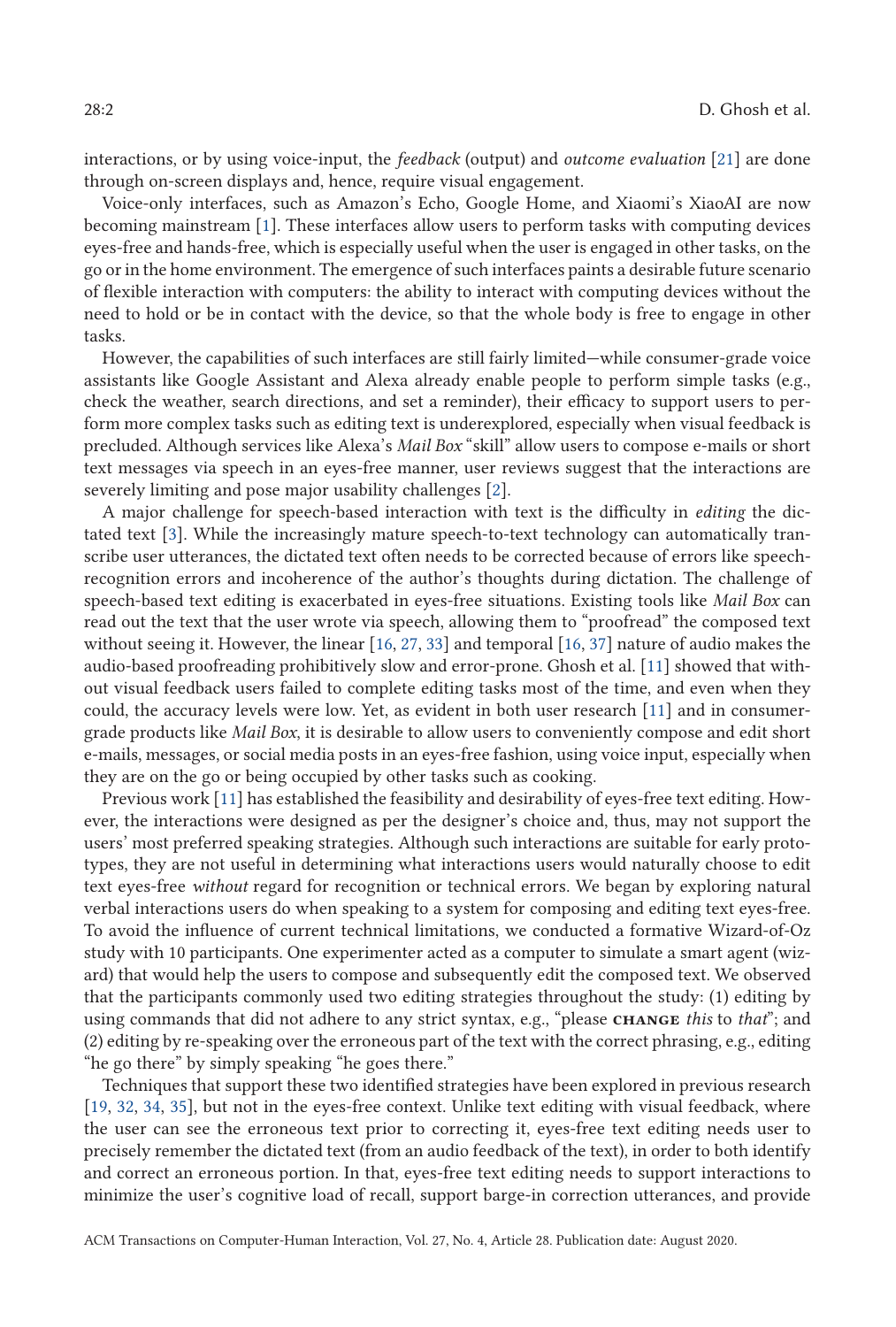real-time response for *outcome evaluation* [\[11\]](#page-28-0). Hence, additional investigation is necessary to re-study the existing techniques so that they support the identified strategies in the eyes-free context. Also, there is a lack of understanding on how the two strategies compare with each other in influencing the users' text-editing performance. Therefore, in this work, we investigate the following questions. (1) How can we adapt the existing techniques to the context of eyes-free? (2) How does each technique affect the user performance of editing text? (3) Given that existing text editing interfaces do not support both techniques together, is it necessary and sufficient to support either technique individually for eyes-free use?

First, we designed a voice-based interface and implemented two eyes-free techniques, *Commanding* and *Re-dictation*, to support the two main identified user strategies of editing from the Wizard-of-Oz study. To investigate the usability of these two techniques, we evaluated their efficiency and ease of use with a controlled experiment with 16 participants. The tasks for this experiment tested the performance of each technique in editing text of different complexities defined through carefully chosen parameters. Results showed that each technique had its own advantage in eyes-free text editing: For making simple one-word edits (e.g., insert/delete a single word), Commanding was either faster (deletion) or performed similarly to Re-dictation (insertion), whereas for making longer and more complex corrections, Re-dictation was both the faster and the preferred technique. Also, the results suggested that combining both the techniques in a coherent interface might improve the usability of eyes-free text-editing systems as it would allow users a preferred choice of technique based on the edit length and complexity of the intended correction.

We implemented a unified system, VoiceRev, to support both the techniques together and evaluated it with a realistic study involving eight participants. Results confirmed that our findings from the controlled study also hold with realistic tasks. Across 266 successful revision trials, 62% were correction by Re-dictation and almost 29% were command-based *deletions*. Also, participants used Re-dictation to correct longer regions of incorrect text, whereas the average number of words corrected with Commanding was in the range of one to three. Finally, we discuss the implications of our findings for the design of future voice-based systems.

Our contributions include (1) an understanding of naturally emerging user behavior for eyesfree text editing using speech; (2) design and implementation of a voice interface, VoiceRev, that supports two text-editing techniques: *Commanding* and *Re-dictation* together and can be used eyesfree; (3) a controlled experiment providing an in-depth understanding of the two techniques; and (4) a study with realistic tasks to evaluate the VoiceRev system and confirm our findings from the controlled study.

# **2 RELATED WORK**

There are three broad areas our work relates to: use of voice input as an eyes-free input modality, use of multimodality in text editing, and one-step text editing with voice input.

#### **2.1 Voice for Eyes-Free Input**

Voice as a form of eyes-free *output* (e.g., [\[9,](#page-28-0) [25,](#page-29-0) [30,](#page-29-0) [31,](#page-29-0) [39\]](#page-30-0)) has been extensively studied. In contrast, not many studies in the HCI literature have explored voice as a form of eyes-free *input*. *JustSpeak* [\[40\]](#page-30-0) explored eyes-free voice input as a means to facilitate device-wide voice control of an Android device. This work was targeted towards blind and motion-impaired users. Azenkot et al. studied voice as an input modality for nonvisual text entry in mobile devices [\[3\]](#page-28-0). Findings of this work revealed that though speech input was an efficient alternative to using on-screen keyboards for text entry, users found it difficult to correct misrecognized text from the speech recognizer's output and had to fall back on using the on-screen keyboard for the correction.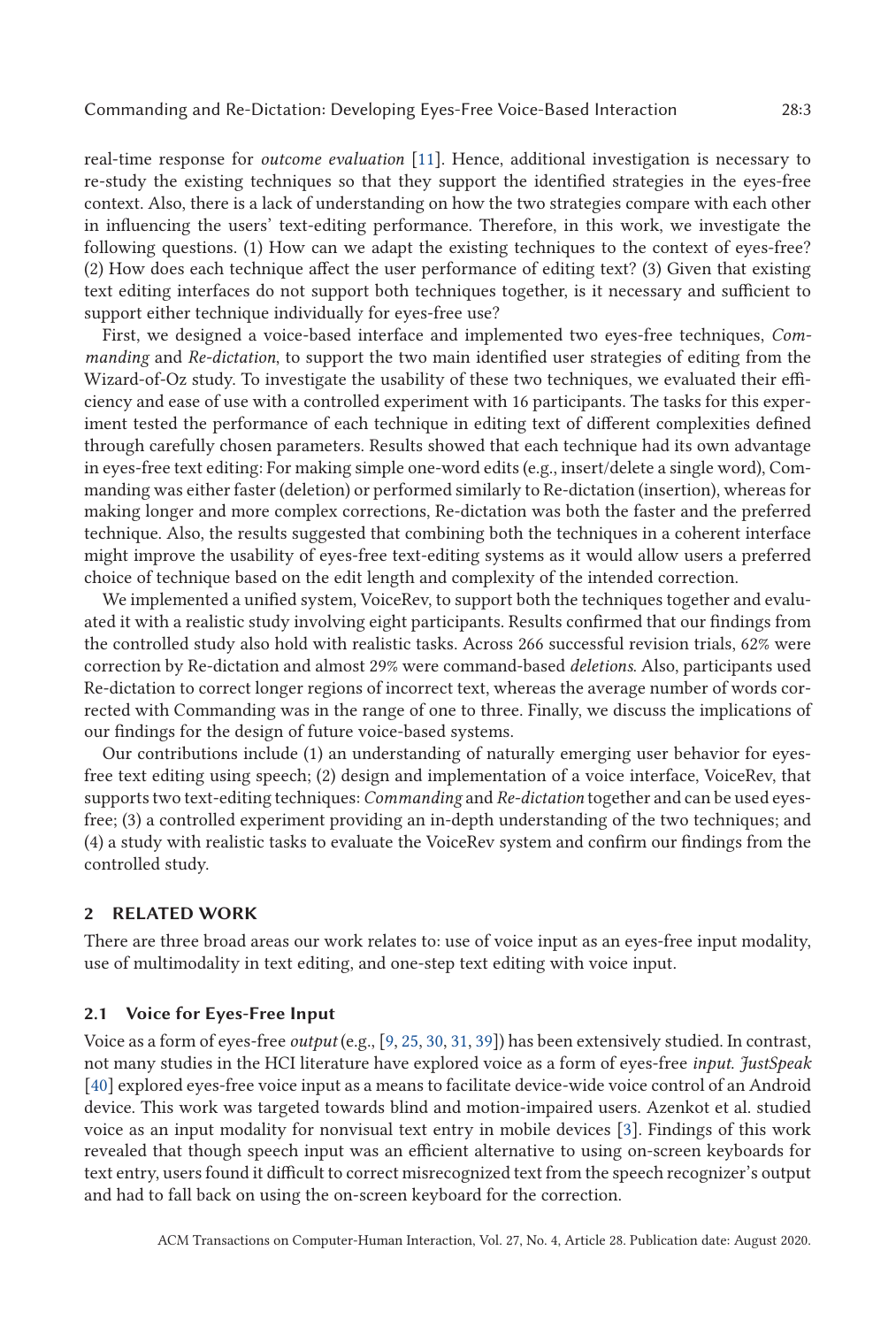Voice-based text correction has been explored in voice dialing systems [\[10\]](#page-28-0). These systems allowed the user to speak lengthy telephone numbers (say, 10–12 digits) in chunks of multidigit strings of variable length. The user would pause after every chunk and wait for the system to read back the recognized digits, thereby verifying if the recognition was correct. If incorrect, the user could issue commands such as "CLEAR" to discard the dictated chunk and say it again. However, such voice dialing systems were limited in their text (digit) entry speed and did not allow users to navigate through the text. Similar to voice dialing systems, voice dictation has been explored in automotive (in-car) dictation editors [\[7\]](#page-28-0). Like with voice dialing, users voice dictate the text by speaking one short segment at a time and wait for the system to play back an audio of the recognized segment for verification. Additionally, users can navigate through the segments using a steering wheel interface and choose to delete and re-speak segments containing errors in them. However, these systems are targeted towards a specific use case, i.e., entering and editing text while driving, and, like voice dialing systems, are limited in their text entry speeds and editing capabilities. Hence, both voice dialing and in-car dictation systems are impractical for entering/editing longer texts. Furthermore, these systems restrict the users' "customary, natural" speaking behavior [\[6\]](#page-28-0).

Eyes-free use of voice input has recently been explored in the context of text editing by Ghosh et al.'s *EDITalk* [\[11\]](#page-28-0). This research showed the challenges of using existing voice-based dictation software like Dragon Naturally Speaking for end-to-end eyes-free operation. As a solution, the authors proposed EDITalk, an eyes-free command-based text-editing system that can be operated with voice-only input and output. However, this system explored eyes-free voice-based text editing with command-only interaction, which might not be reflective of the users' preferred mode of interaction. Also, command-based editing might not be optimal in the eyes-free context as using commands requires the user to memorize the exact command syntax and speak it out precisely. This recall of information might add on to the heavy cognitive load of eyes-free listening and editing [\[11\]](#page-28-0).

# **2.2 Multimodal Text Editing**

Although not within the eyes-free context, there exists a body of literature exploring the *visual* use of commanding and re-dictation for voice-based text editing. Halverson et al. [\[13\]](#page-29-0) had studied user patterns of voice-based error correction in desktop speech systems, and found out that using a single modality of input (re-dictation) might lead to spiral depths [\[24\]](#page-29-0) and cascades [\[13\]](#page-29-0), which slows down the error-correction process. They suggested that switching modalities of input from voice-only re-dictation to voice+mouse or voice+keyboard is helpful to cut down on the errorcorrection time. Since then, several other works have explored multimodality in the context of error correction. Suhm et al. [\[32\]](#page-29-0) had explored the use of speech along with mouse, keyboard, and stylus and found that using multimodal input increases the error-correction speed.

Furthermore, Oviatt [\[23\]](#page-29-0) had previously suggested that combining speech input with additional input modalities might improve the speech-recognition accuracy. Later, researchers showed that the accuracy of text entry can be improved by combining speech input with input from a gestural keyboard, both asynchronously [\[15\]](#page-29-0) and synchronously [\[28\]](#page-29-0).

Different from this body of work, we focus on eyes-free voice-based editing without the help from keyboard, mouse, or visual display. However, we draw inspiration from the previous research, which suggests that instead of sticking to one particular strategy, a combination of multiple strategies can lead to an improvement in the performance and usability of error correction.

### **2.3 One-Step Voice-Based Text Editing**

The re-dictation technique has been explored in the visual-text-editing context, under two approaches: two step versus one step. The two-step re-dictation approach was presented in an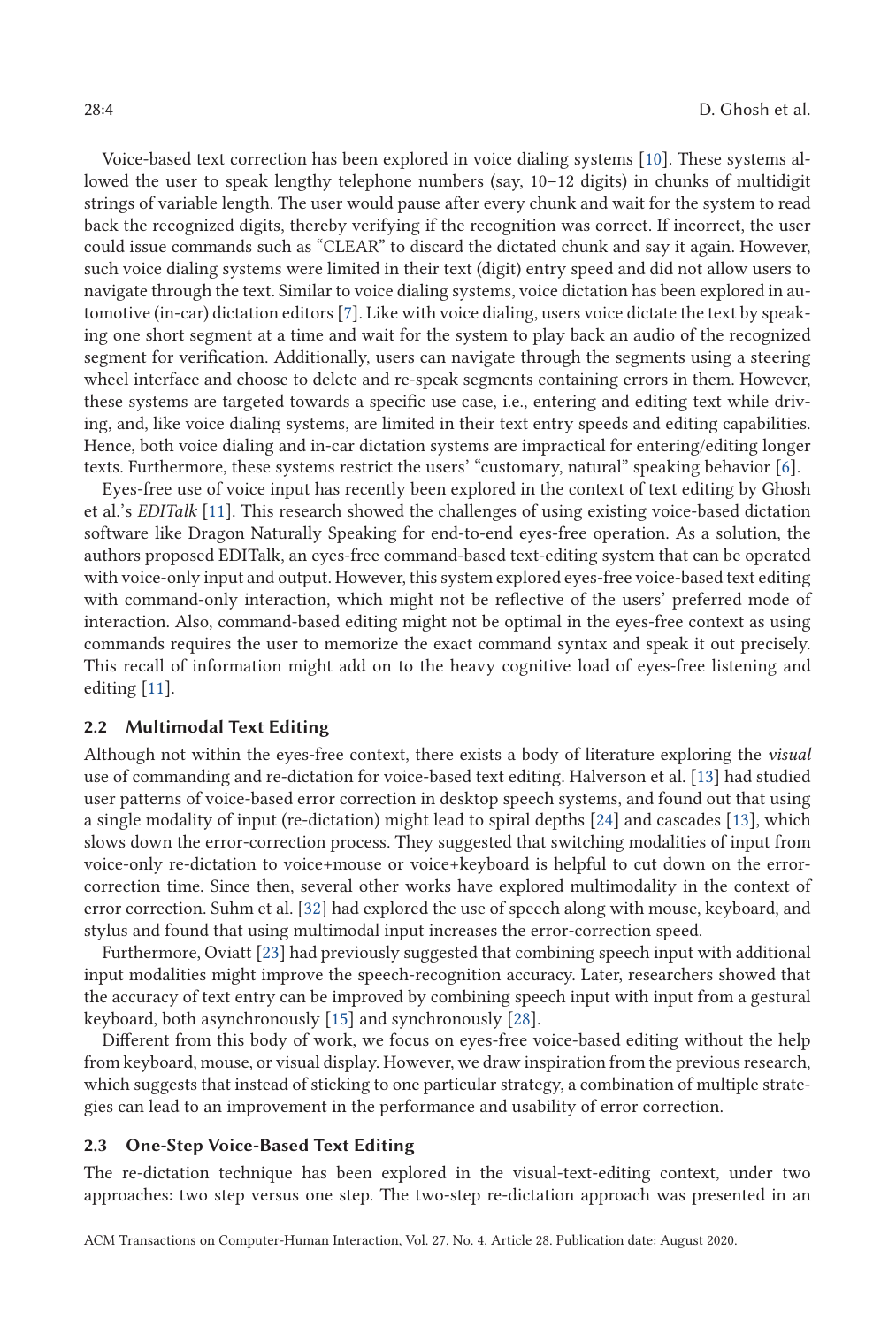earlier work [\[13\]](#page-29-0), where the erroneous text is first selected with a select instruction (target-based navigation) and then the correction is dictated to replace the selected text (correction). As the requirement of selecting the text first is an additional step that requires users' time and effort, McNair and Weibel proposed to simplify the two-step approach into a one-step approach [\[19\]](#page-29-0). The one-step approach allowed users to correct erroneous text by re-speaking over the erroneous part using the correct wordings, e.g., correcting "he go there" by saying "he goes there."

To achieve a one-step correction, the text-editing system needs to understand which part of the text the user intends to replace; this can be a challenging task. Several previous studies have attempted to solve this problem. In these works, although a diverse terminology has been used to describe the correction technique: "fluid" text correction [\[36\]](#page-30-0), "seamless error correction" [\[5\]](#page-28-0), and correction through "re-speaking" [\[29,](#page-29-0) [34\]](#page-30-0), the terms essentially embody the same one-step approach.

One-step correction involves first identifying the error region and then correcting it. One attempt at identifying the error region has been using automatic alignment models [\[34\]](#page-30-0). Choi et al. [\[5\]](#page-28-0) suggested a model for both identification and subsequent automatic correction. Vertanen and Kristensson [\[35\]](#page-30-0) further proposed a merge model to improve the recognition accuracy of the correction utterance.

While the previous works on re-dictation under the visual-text-editing context were relevant and extremely valuable, our work differs from them in two aspects. (1) Instead of applying redictation with a visual display, we focus on its use in eyes-free scenarios. As pointed out in the Introduction, unlike voice input with visual feedback, eyes-free voice interaction (voice as both the input and output modalities) needs to support barge-in interactions, minimize users' cognitive load of recall, and provide real-time audio feedback of the interaction outcome. (2) Instead of focusing on improving the performance of re-dictation, we aim at understanding when and how such techniques should be used for eyes-free text editing with voice, and how correction by re-dictation can complement the use of commands to achieve a better user experience.

#### **3 STUDY 1: WIZARD-OF-OZ STUDY**

We started our investigation with a Wizard-of-Oz study in order to understand how users naturally perform eyes-free dictation and editing tasks when not constrained by current technical limitations. An experimenter simulated a system that allowed users to speak freely for composing and revising text. Participants were not aware of the system being operated by a human experimenter.

#### **3.1 Study Design**

*3.1.1 Participants.* We recruited 10 participants (5 female, 5 male; mean age = 25.2 years,  $SD = 4.05$ ), of whom 4 had never used a dictation application before, while the other 6 used one occasionally. As an exploratory study, we intentionally recruited people with different levels of exposure to voice-based interfaces to observe if there are any differences in how they interact with the devices.

*3.1.2 Apparatus.* Participants performed the task eyes-free, seated by speaking into a Blue Yeti condenser microphone, while the system was run by an experimenter seated behind a large piece of cardboard that separated the experimenter from the participant. The experimenter operated an inhouse designed web-based tool running on a 13" MacBook Pro (2017 edition) laptop. The web tool was developed using JavaScript and combined a Text-to-Speech (TTS) reader for audio playback with Google's Speech-to-Text Application Programming Interface (API) for speech transcription. This tool transcribed the participants' speech into text and allowed the experimenter to edit it and play back an audio of the text to the participant. This procedure allowed us to bypass the technical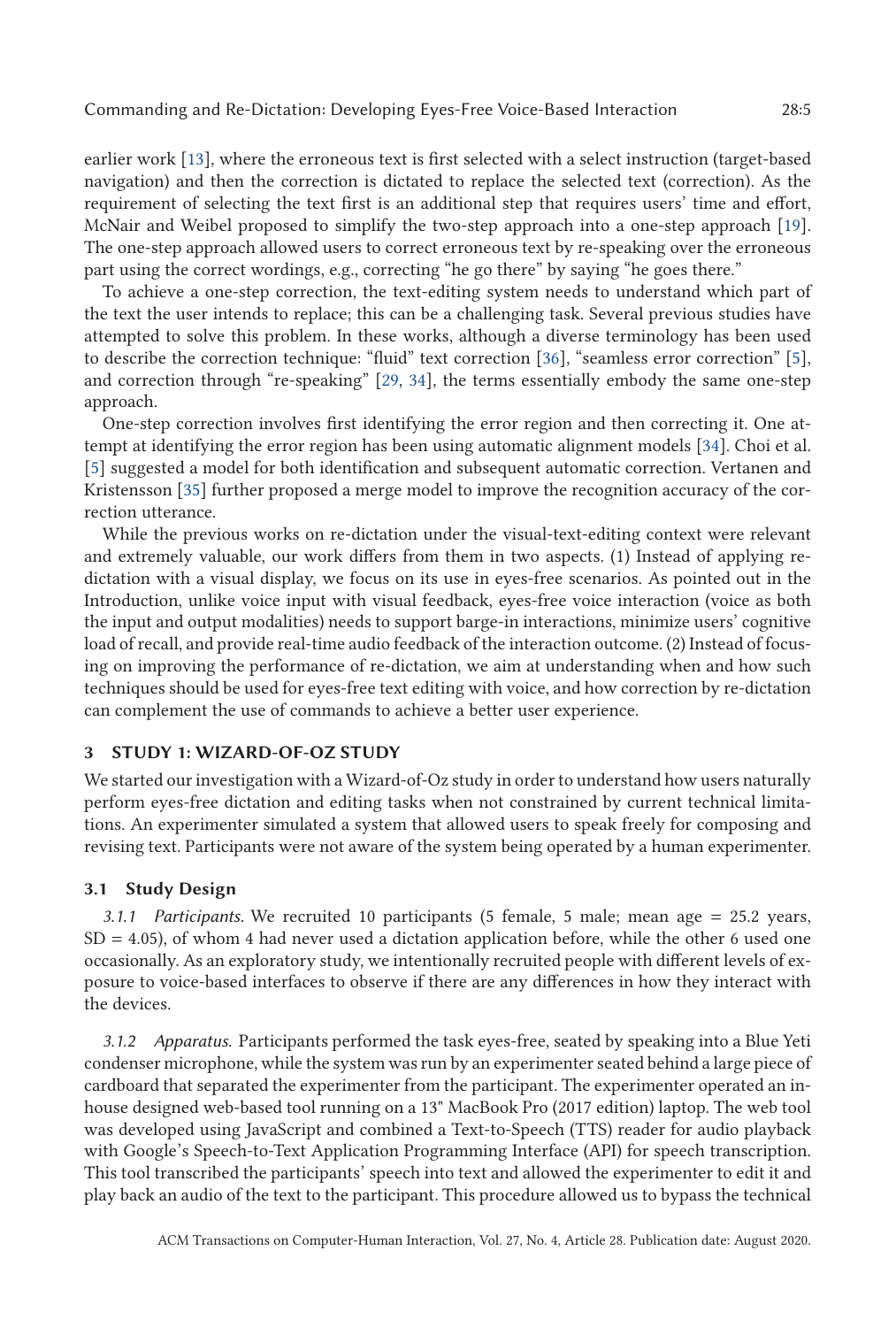<span id="page-5-0"></span>

Fig. 1. Categories of text-editing instructions used by participants in the Wizard-of-Oz setting.

limitations of existing techniques in dealing with speech repair and editing dictated text [\[19,](#page-29-0) [22\]](#page-29-0), and allowed the user to speak freely and naturally. In addition, the experimenter occasionally played back a minimal system response, such as "I did not understand your instruction" or "I could not find the words you mentioned," as necessary to aid the interaction.

*3.1.3 Task and Procedure.* Participants started with a training task of composing a message to a family member or a friend. After getting familiar with the system, the participants were asked to perform four tasks. Each task required the participants to compose and revise a piece of text about 150 words in length. For two of the tasks, the topic was informal social media posts, while for the other two the topic was formal professional e-mails. As part of the task-completion criteria, the participants were asked to make sure that the content was ready to be published on a social media platform or sent out to an actual person. The participants were instructed to speak freely and not be limited by any prior experience with a voice user interface. While revising the content, at any point during the task, participants could instruct the system to read back the text. By default, anytime a participant made a correction utterance, the experimenter (Wizard) would manually modify the text as instructed by the participant and play back the modified text from just before the modified portion. After the tasks had finished, participants were interviewed for about 15 minutes to know their subjective preferences and strategies of performing the text-modification operations. The entire experiment lasted for approximately an hour.

*3.1.4 Data Collection and Analysis Method.* We recorded the audio of the speech interaction and the screen of the experimenter. Also, all interviews were audio recorded. A member of the research team transcribed the recorded audio files for subsequent analysis. We used thematic analysis to identify recurring themes in the data through open and axial coding.

#### **3.2 Findings**

As mentioned before, thematic analysis was performed on the transcripts of the speech interaction. We analyzed how participants formed their instructions to the system. As Figure 1 shows, a spectrum of instructing behavior emerged from the data, with the instructions ranging from being very unspecific to very specific.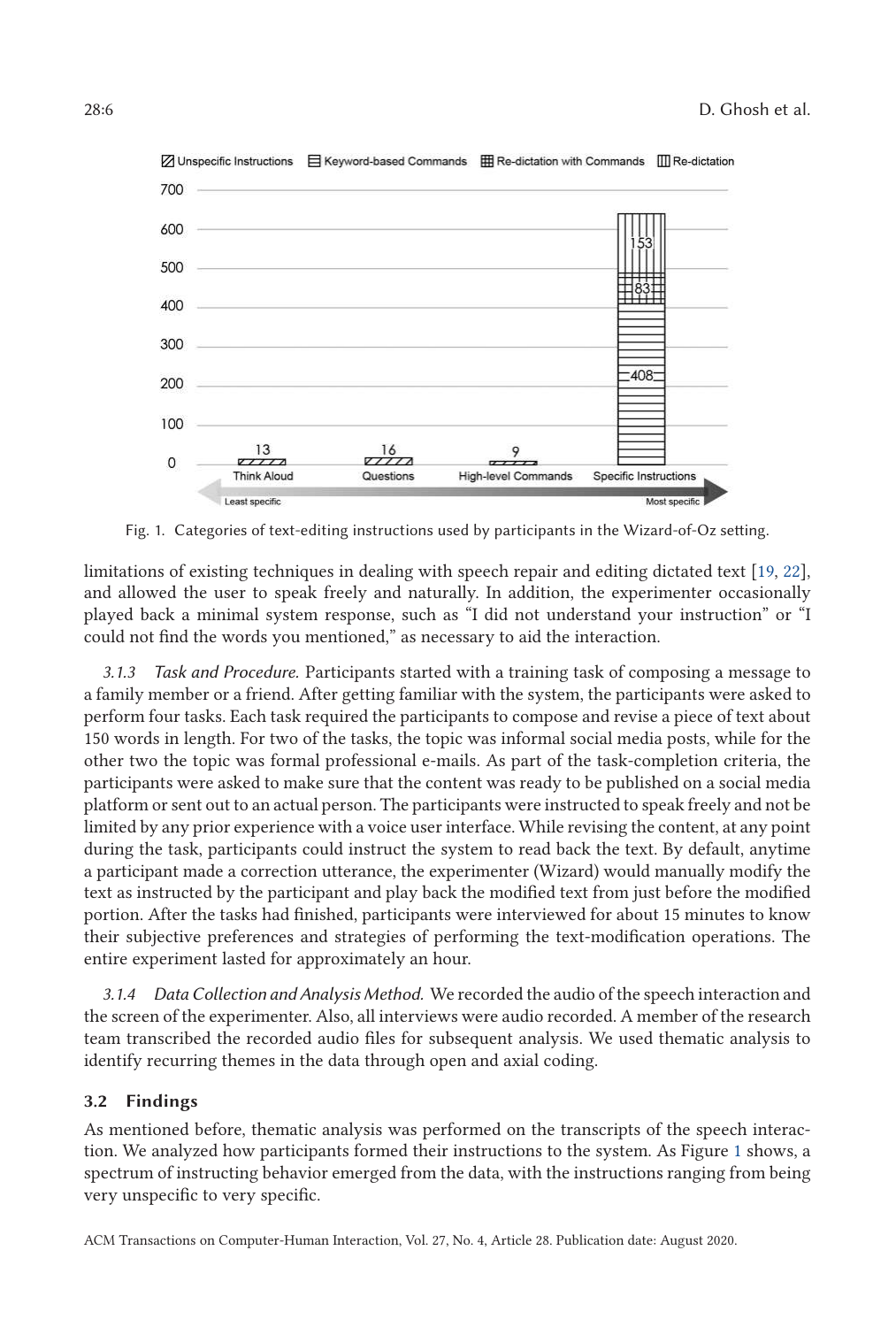We coded six categories from the utterances used for delivering the edit instructions: *think aloud*, *questions*, *high-level commands*, *low-level commands*, *re-dictation*, and *re-dictation with commands*. *Think aloud* includes utterances that express a participant's state of mind or thought process during the interaction and often convey some intention, e.g., "I don't remember what I was supposed to say." *Questions* are utterances where the participants had asked a question to the system, e.g., "Did I say 'xxx'?" *High-level commands* are commands that are abstract and require additional processing to become concrete editing operations, such as "There should be only one 'whether' in the sentence." (Here, the concrete edit operation implied was to delete one of the two "whether" that were placed right next to each other in the text.) Unlike high-level commands, *low-level commands* are *specific command-based* instructions to edit the text, e.g., "DELETE the phrase 'had been'." For the low-level commands, participants used keywords like DELETE or CHANGE to specify concrete editing operations (intents). Utterances categorized as *re-dictation* are the ones in which participants re-dictated an erroneous portion of the text with the re-dictated utterance containing the desired change(s). For example, "I will waiting for" was corrected by saying "will be waiting."

Finally, the *re-dictation with commands* category includes utterances where participants combined the use of keywords with re-dictation, e.g., "Can you please CHANGE to 'had been'?" (Here, the intended correction was to change from "have been" to "had been.") The correction utterance in the previous example requests a change operation without specifying which portion of the text the change should apply to. Also, the use of the keyword is redundant as the change intent is evident even without the keyword. Hence, the utterance can in effect be interpreted as a re-dictation utterance. On the other hand, some utterances in this category specify the same instruction using both a command and re-dictation simultaneously, e.g, "Change the 'for' to 'to' and make it 'we went to the movie'." (The intended correction was to change from "we went for the movie" to "we went to the movie.") In this example, the utterance can be decomposed into two complete instructions—one using low-level commands and the other using re-dictation. Therefore, although we coded a separate category for *re-dictation with commands*, in effect they can be expressed using either low-level commands or re-dictation.

The first three categories—think aloud, questions, and high-level commands—were further combined into a higher order category: *unspecific instructions*, owing to the vagueness in their expression. The process of inferring concrete edit operations from the unspecific instructions requires deep contextual understanding and the ability to interpret abstract thinking. In contrast, the last three categories—low-level commands, re-dictation, and re-dictation with commands—were further combined into a higher order category: *specific instructions*, owing to the concreteness in their expression.

*3.2.1 Interaction Strategies for Editing.* Figure [1](#page-5-0) illustrates the occurrence of different instruction types and places them on a spectrum of specificity. Analysis of all the identified instruction types and editing strategies revealed two concrete strategies that were used the most—use of *redictation* and *low-level, keyword-based commands*. Additionally, participants switched between text composition and revision in two different styles. Seven participants first composed the entire content and then revised it from the beginning, while three participants alternated multiple times between composing and revising (i.e., composed a few sentences each time and then revised it before moving on to compose the next set of sentences).

The findings of this study warrant a deeper investigation into the two major user strategies of editing text eyes-free. While the other identified strategies are low in their number of occurrences, they also lie beyond the scope of what can be achieved with the state-of-the-art in computing and machine intelligence. Also, as observed in this study, there was a minimal overlap between the composition and revision phases. The common user behavior was to start the revision phase only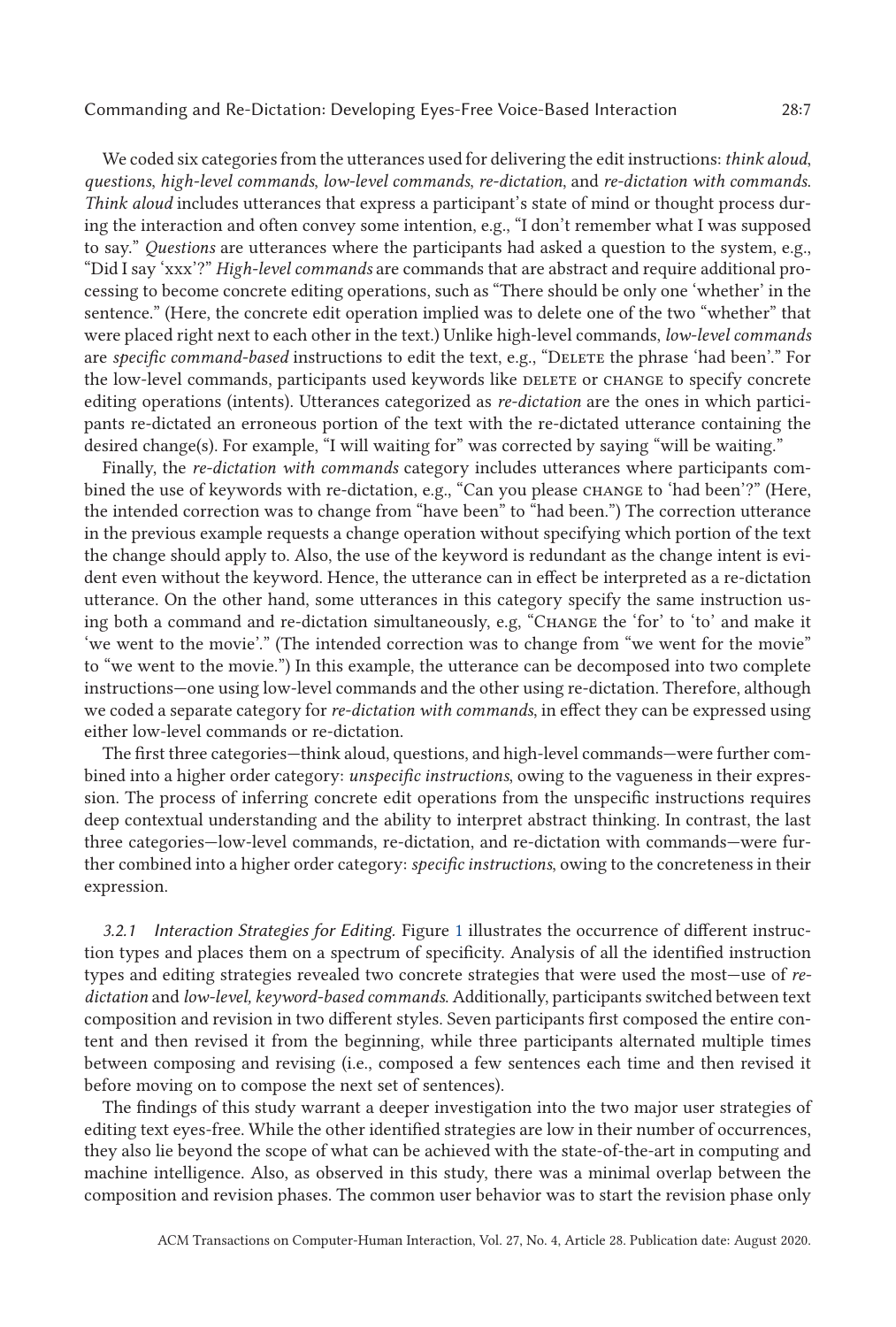after the composition phase had ended. Therefore, we do not study the users' switching behavior between the two phases in the rest of this article. Hence, the scope of our subsequent explorations is to study command-based and re-dictation-based instructions for editing text eyes-free in the revision phase. In that, our aim is to understand the opportunities and challenges presented by each strategy under different task constraints.

# **4 DEVELOPING AN EYES-FREE VOICE INTERFACE FOR TEXT EDITING**

Based on our findings from Study 1, we developed a voice interface for eyes-free text editing that supports two interaction techniques: *Commanding* and *Re-dictation*. Commanding supports command-based editing without having to adhere to a strict syntax, e.g., "**change** *this* to *that*," while Re-dictation supports correction by re-speaking over the erroneous portions of the text with the correct phrasing, e.g., in the phrase "a hundred splendid sons," the "*hundred*" can be changed to "*thousand*" by saying "thousand splendid sons," "a thousand," or any other similar phrase that repeats over an existing part of the text and contains the desired change. The system would then automatically compute the portion of the original text that needs to be modified to achieve the desired correction, based on the similarity between the re-spoken text and the original text.

Existing techniques that support the two strategies—command-based correction and correction by re-dictation—rely on visual feedback for the editing process. The aim of our implementation was to adapt these existing techniques for eyes-free use. For the rest of this article, we call the eyes-free adaptation of the two techniques as Commanding and Re-dictation, respectively.

This section describes the implementation of both the Commanding and the Re-dictation techniques. First, we discuss the components that are common to both the techniques followed by the specific implementation details of each technique individually. Note that, for all examples in this section, we use the famous English pangram: "The quick brown fox jumps over the lazy dog." In our examples, any deviation from the pangram's original form, e.g., "*jumped* over" or "The quick *fox*..." would denote an error in the sentence with the error italicized and would be corrected back into its original form.

# **4.1 Common System Architecture**

Figure [2](#page-8-0) shows the system architecture that serves as the base framework on which specific implementations for the Commanding and Re-dictation techniques were developed. The system consists of a speech-to-text (speech-recognition) engine for transcribing user-dictated text and voice-based text-editing instructions (correction utterances), a text-to-speech (TTS) engine for audio playback of the transcribed text, a language parser for parsing the users' correction utterances, an instruction processing subsystem to compute the text update parameters and perform the required system actions based on the user instructions, and a text editor to preserve the dictated text for postediting. For speech recognition, we used Google's state-of-the-art Cloud Speech-to-Text API.<sup>1</sup> For TTS, *talkify.js*, which is a JavaScript-based TTS library, was used. Another JavaScript-based library, *quill.js*, was used to implement the text editor. *Quill.js* allows modification of the text programmatically with a JavaScript API. The rest of the components were designed in-house.

The system allows the user to voice dictate a piece of text, which gets transcribed and recorded in the text editor. Google's speech-to-text library automatically removes filler words such as um, uh, er, and so on, thereby precluding the need for additional preprocessing of the user utterance for the removal of filler words. When the user opts to revise the text, the TTS engine provides an audio playback of the transcribed text to the user. By default, the *talkify* library reads out punctuation marks in the text by appropriate pauses and inflections in the TTS voice. During the audio

[<sup>1</sup>https://cloud.google.com/speech-to-text.](https://cloud.google.com/speech-to-text)

ACM Transactions on Computer-Human Interaction, Vol. 27, No. 4, Article 28. Publication date: August 2020.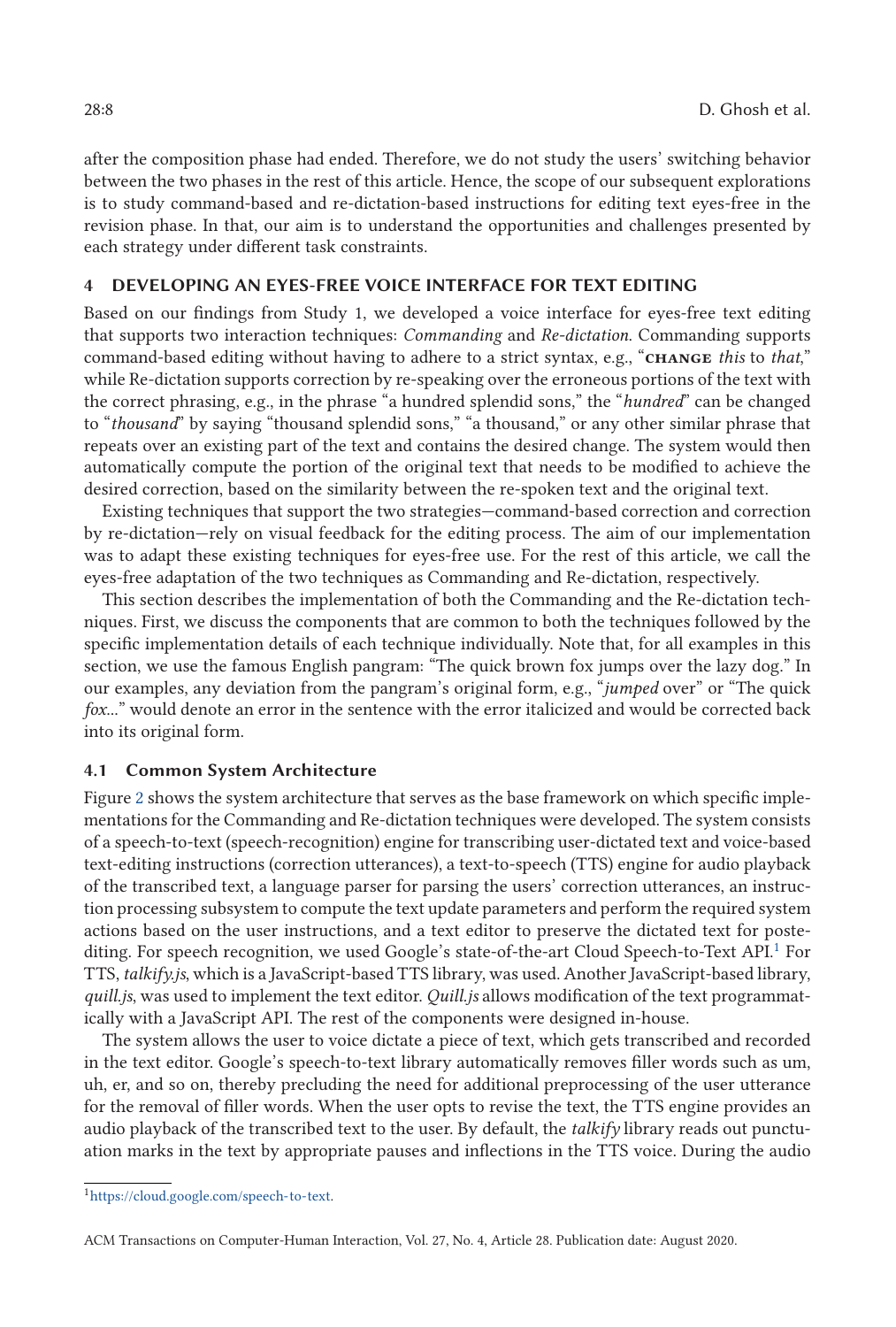<span id="page-8-0"></span>

Fig. 2. Common system architecture—components and input/output. Numbers 1–9 show the order of events and the information flow between the system components in the eyes-free text-revision process. (1) User listens to an audio of the dictated text. (2) User makes a correction utterance. (3) The utterance is transcribed to text. (4) System controller signals TTS to stop reading the text. (5) The transcribed utterance is forwarded to the language parser for parsing. (6) The parsed utterance and the text stored in the text editor (not shown) serves as input to the instruction processing subsystem; (7) The instruction processing subsystem after extracting the correction intent from the utterance and computing the text update parameters sends the intent and the update parameters to the Text Editor module. (8) The text editor module updates the text in the text editor and sends the control back to the system controller. (9) The system controller signals the TTS to resume reading; the TTS picks up the updated text from the text editor and resumes reading (not shown).

|  |  | Table 1. List of Supported Intents |  |
|--|--|------------------------------------|--|
|--|--|------------------------------------|--|

| Intent        | Parameters                                    |  |
|---------------|-----------------------------------------------|--|
| <i>Insert</i> | content, location                             |  |
| Delete        | content, location (optional)                  |  |
| Change        | old_content, new_content, location (optional) |  |
| Read          | location (optional), read_mode (optional)     |  |
| Repeat        | location (optional), repeat_mode (optional)   |  |
| Undo/Redo     | nonparameterized                              |  |
| Stop/Resume   | nonparameterized                              |  |
| Get Location  | nonparameterized                              |  |

playback, a user can edit the text by speaking a voice instruction. As the user starts speaking, the TTS stops the playback and the text modification (as instructed by the user) happens in real-time. Finally, the TTS resumes reading from just before<sup>2</sup> the modified portion of the text and continues reading until the user interrupts again or the whole text has been read.

The system supports two sets of operations: one set for common administrative operations and the other set for *core* text-modification operations [\[26\]](#page-29-0). The common administrative operations include *repeat*, *undo*, *redo*, *stop*, *resume*, and *get\_location* (see Table 1). This set of operations is supported by both the text-modification techniques. The repeat operation repeats the last sentence

 $2$ The resumption happens 25 character positions before (which is about 5 words before) the position of modification. This additional context information helps to maintain a continuity in the interaction despite the interruption. Computing 25 character positions before the position of modification might result in a position that is in the previous sentence or in the middle of a word. The former scenario is resolved by resuming the reading from the start of the modified sentence, while the latter is resolved by resuming the reading from the start of the bounding word.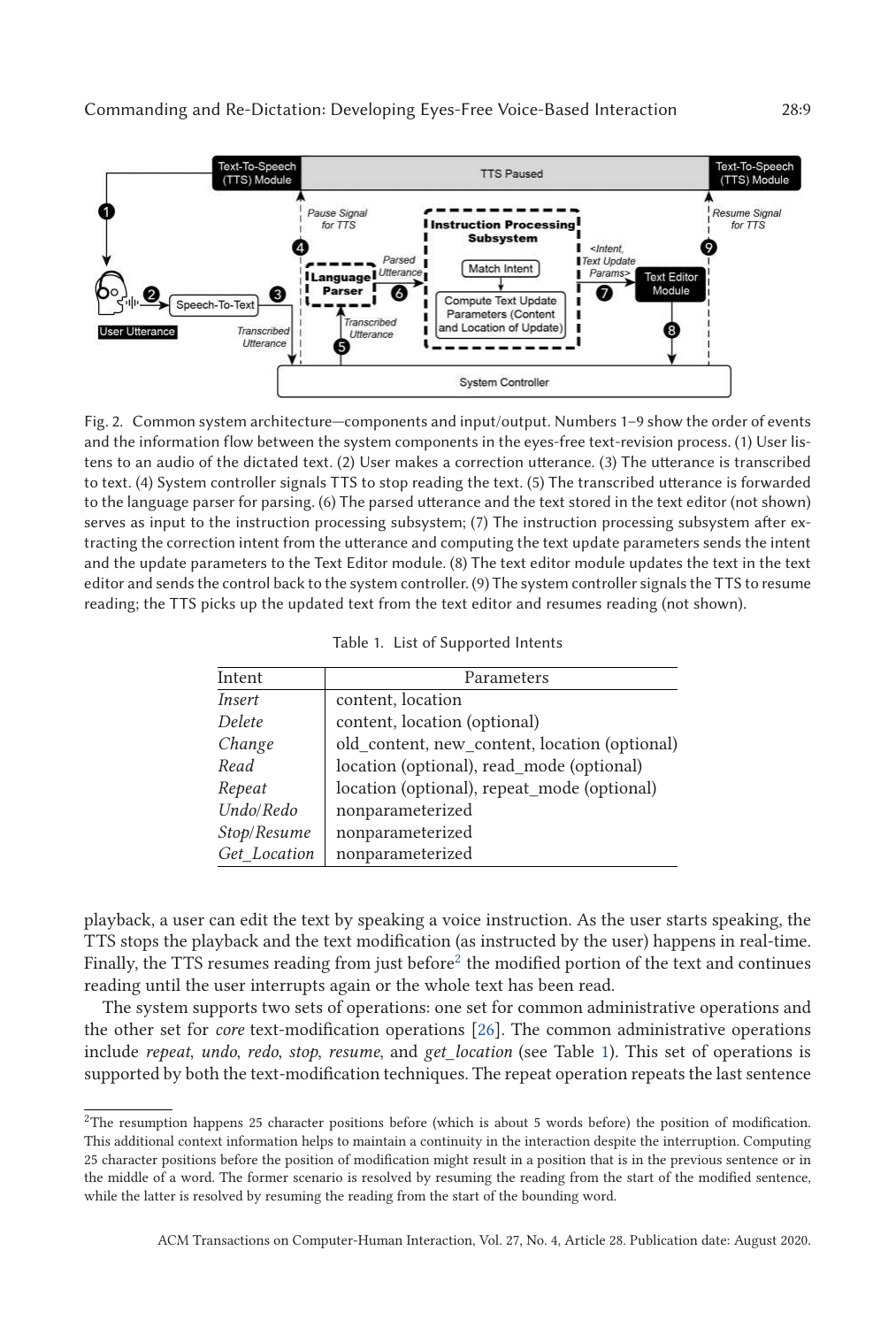<span id="page-9-0"></span>

Fig. 3. A correction utterance labeled in Dialogflow.

read by the TTS, the *undo* and *redo* operations undo or redo the last operation, the *stop* operation stops the TTS, and the *resume* operation resumes the TTS. The *get\_location* operation allows the user to inquire the sentence number of the current sentence being read by the TTS. The core textmodification operations are responsible for modifying the text and are handled differently by the two techniques.

### **4.2 Commanding Technique**

Our results from Study 1 showed that users often use different keywords for commands with the same intent. Also, we noticed that when speaking out the command, users do not follow a strict syntax. To accommodate such behaviors, we introduced two important design considerations into the design and implementation of our command-based modification technique.

First, consistent with the user behavior, the system should accommodate words/phrases that are synonymous with (1) keywords for specifying the intent, and (2) words that represent deictic references, e.g., 'this', 'after', and so on. We designed our system to recognize several keywords for each intent. For example, all the following keyword-preposition pairs: **change** to, **switch** to, **replace** by, **replace** with, and **transform** to, represent the *Change* intent. The keywords were informed by user utterances from Study 1. We used Google's *Dialogflow*<sup>3</sup> to label the keywords and categorize them based on intent. Also, our system supports synonyms in identifying deictic references. For example, in a sentence with two occurrences of the word "*fox*," the instruction "DELETE *fox*" after the second "*fox*" has been read out (by the TTS) would yield the same result as saying "**scratch** the second *fox* out" at any point during the sentence playback.

The previous example also clarifies that the conflict between repeated occurrences of the target word is resolved in favor of the most recently read one. We based this design decision on our assumption that since speech is linear and temporal in nature, users are more likely to have referred to a piece of information that is more recent than a previous occurrence of the same information.

Second, the system should accommodate commonly occurring "conversational-style" elements in the user utterance and parse them out as noise. For example, if the user commands an insert operation with an utterance such as: "Could you please **insert** the phrase *jumped over* **after** *quick brown fox* in this sentence?" then the system should parse out the verbiage and interpret the intent as "**Insert** *jumped over* **after** *quick brown fox*." Luger and Sellen [\[18\]](#page-29-0) had noted the presence of these "conversational-style" elements in users' conversations with their conversational agents.

We used *Dialogflow* to train a hybrid classifier [combining both rule-based knowledge and machine learning (ML) with the ML classification threshold set to 0.3] to separate the user's correction utterance into distinct functional parts (see Figure 3): synonymous keywords and phrases for the various intents, deictic references, granularity of the modification, specific location (relative or absolute) versus range of modification, and conversational-styled elements. For training the classifier, we used 1,005 manually annotated training examples across all the 10 intents currently supported by our system (see Table [1\)](#page-8-0). Once, *Dialogflow* labels the different functional categories, a grammar checker validates the well-formedness of the utterance based on their functional role within the utterance. If valid, the correction utterance triggers a relevant correction operation on the text.

[<sup>3</sup>https://dialogflow.com/.](https://dialogflow.com/)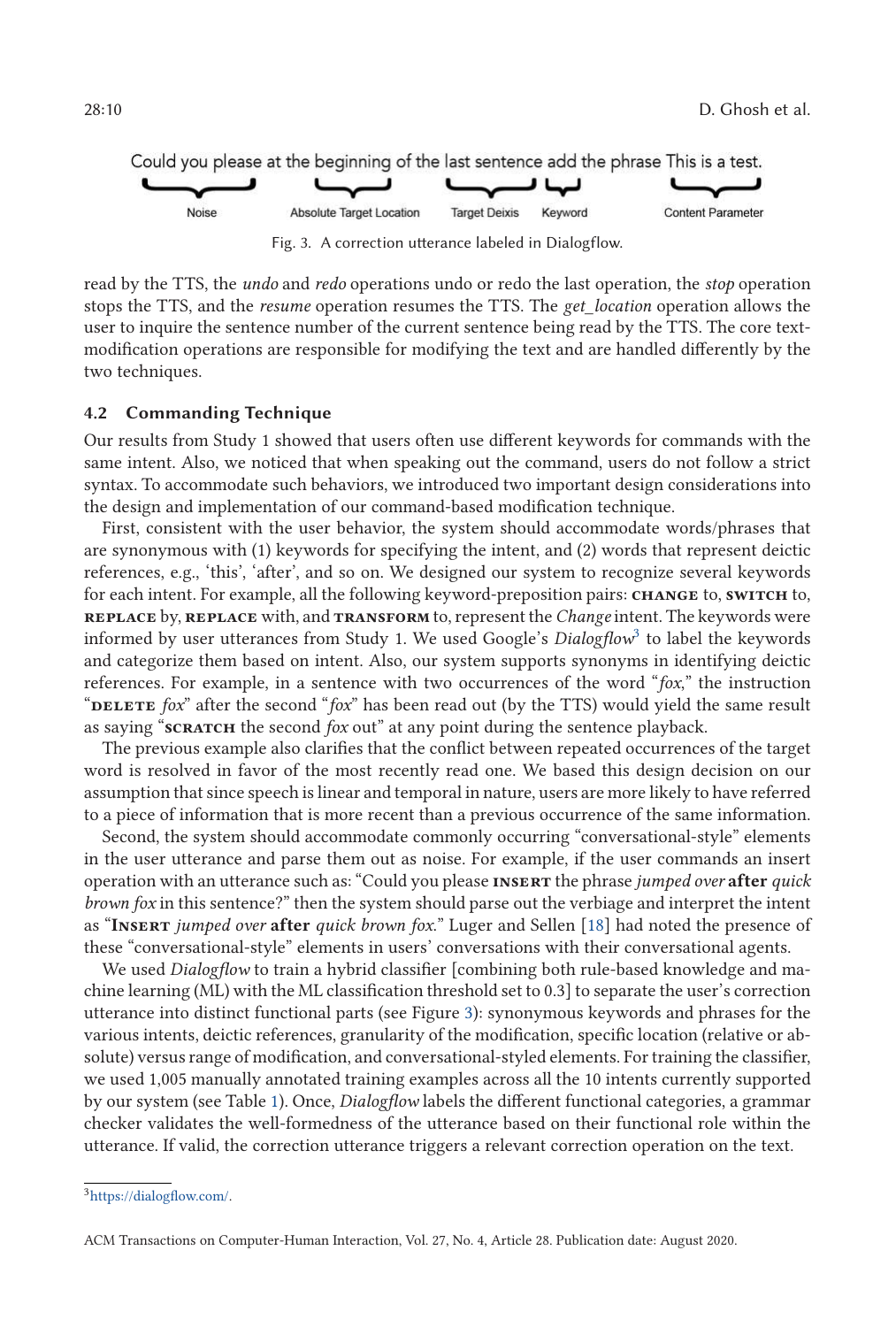The command-based technique requires users to specify the intent and any accompanying parameter(s) as necessary. As an example of how the command-based technique works with the *Insert* intent, let us consider a sample insertion command: "**Insert** *fox* **after** *brown*." Here, "**Insert**" is a keyword for the *Insert* intent, "*fox*" is a parameter to specify the content to be inserted into the text, and the phrase "**after** *brown*" is a parameter that specifies the location context. In this example, a relative location context is specified by the *spatial deixis*, "**after**," and a *target* word, "*brown*." However, the user may chose to specify the location context in a more complex manner, e.g., the user says: "at the **end** of the sentence having the word *brown* in it, **insert** *lazy dog*." *Dialogflow*'s hybrid classifier extracts the underlined section of the command as the location parameter and labels the various parts: "**end** of the sentence" as the *absolute target location*, "having the word" as the *container phrase*, "*brown*" as the *target* word, "**insert**" as the *keyword*, and "*lazy dog*" as the *content parameter* to be inserted. Once labeled and the grammar checker finds the command valid, the cursor is placed at the end of the specified sentence for the content parameter, "*lazy dog*," to get inserted as the last two words of the modified sentence.

To give the user a fine-grained control for specifying the location context (for all applicable intents), our system allows the user to (1) specify the granularity of the text to be edited: word or sentence; (2) match the target text inside a specific sentence, e.g., "in the sentence having the words *brown fox* in it..."; (3) use spatial deixes: **start**, **end**, **before**, and **after** to specify locations within (**start**/**end**) or outside (**before**/**after**) of a sentence; (4) use contextual references: previous, this, and next to locate a sentence in a given context, e.g., "DELETE the next sentence"; and (5) use ordinal numbers to locate a sentence, e.g., "**repeat** the first sentence." The user can combine multiple location specification constructs to form a complex location query, e.g., "at the **beginning** of the sentence having the words *jumps over* in it, **insert** the words *A quick*." In that, our tool supports a much broader vocabulary as compared to the current vocabulary of eyes-free voice commands [\[11\]](#page-28-0).

#### **4.3 Re-Dictation Technique**

In Study 1, we observed that participants often correct sentences by re-speaking over unwanted parts of the text with the correct wordings. For example, to correct "the quick *drown* fox jumps...," a participant says "quick *brown* fox," where "*brown*" should replace "*drown*." The underlined words on either side of the correction have an exact match in the text and are called the *context* words with respect to the correction. To make a correction, participants may say context words either to the left of the correction, or to the right, or on both sides (as in the previous example). Although this approach of text correction has been explored in the visual context [\[34\]](#page-30-0), we focus on an eyes-free adaptation of this technique, which we call *Re-dictation*.

The key challenge in implementing Re-dictation is aligning the correction with the part of the text that needs to be corrected (*target text*). Here, it should be noted that the aim of our implementation is not to find a precise re-dictation algorithm that beats the state-of-the-art but to adapt the re-dictation-based correction technique to the context of eyes-free. In that, our aim is to achieve a fairly usable alignment accuracy along with real-time error correction (minimal latency between the user's correction instruction and its execution) and support for interacting with the text eyesfree.

We combine two strategies for the text alignment: (1) limit the search space in which to locate the target text, and (2) use language analysis to determine the target text by computing similarity between the user utterance and the sentences within the search space (*candidate sentences*).

*4.3.1 Limit the Search Space.* An important heuristic to locate the target text in the eyes-free scenario is *timing*: From our pilot studies, we noticed that nearly 98% of the time, a correction was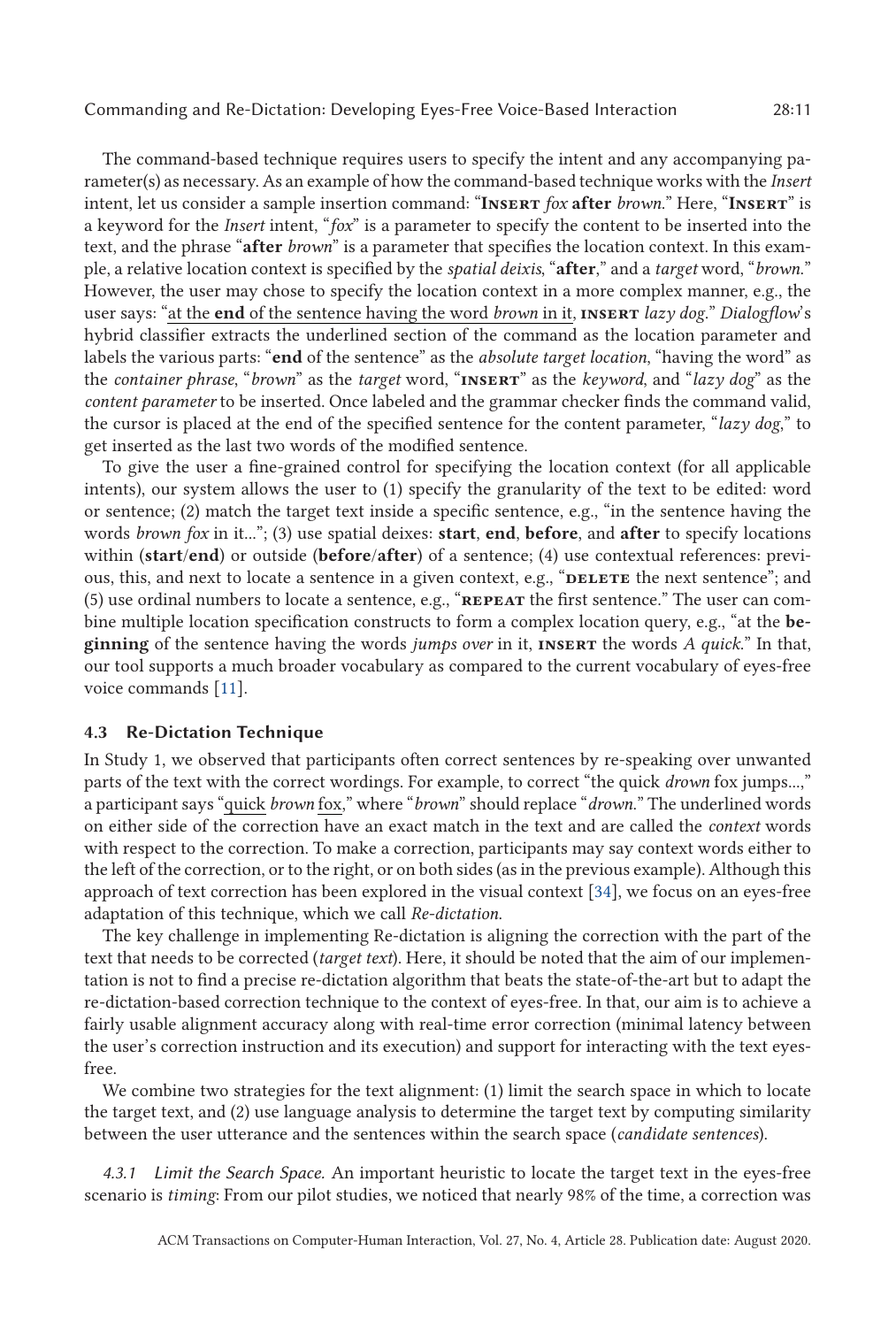<span id="page-11-0"></span>

Fig. 4. Flowchart for the Re-dictation technique design.

spoken within an average of 1.4 seconds of the target text being read out, a phenomenon referred to as "barge-in" in the literature [\[11\]](#page-28-0). The reason behind this barge-in phenomenon is straightforward: Due to the limited capacity of our short-term memory, if we do not immediately speak out the correction, we tend to forget the exact phrasing of the erroneous text. The timing heuristic allows us to limit the search space of the target text to the sentence that the user interrupts to speak a correction. Additionally, if a sentence is interrupted within the first four words (experimentally determined), the sentence preceding the interrupted sentence is also added to the search space; this is to accommodate the average time taken by a user to react to a correction cue towards the end of the preceding sentence. By limiting the search space, finding the target text within the body of the transcribed text becomes much easier and faster.

*4.3.2 Determine the Target Text Using Language Analysis.* Once the search space is truncated, the next step is to align the correction utterance to a part of the text within the search space. Figure 4 shows a high-level diagram of the system design. If the user provides context words both to the left and to the right of the intended correction, the alignment is trivial: The respective left and right contexts in the text and the utterance are aligned and the part between the contexts in the text is replaced by the part between the contexts in the utterance. As an example, to correct "The *slick round box* jumps over the lazy dog" if the user says, "The *quick brown fox* jumps," then the text and the utterance aligns at "The" (left context) and "jumps" (right context), and the portion of the *text* between the two contexts, i.e., "slick round box" is replaced by the portion of the *utterance* between the two contexts, i.e., "quick brown fox."

However, in other cases, the user may provide only the left or the right context, or may not provide any context at all. This makes determination of the part of the text that needs to be replaced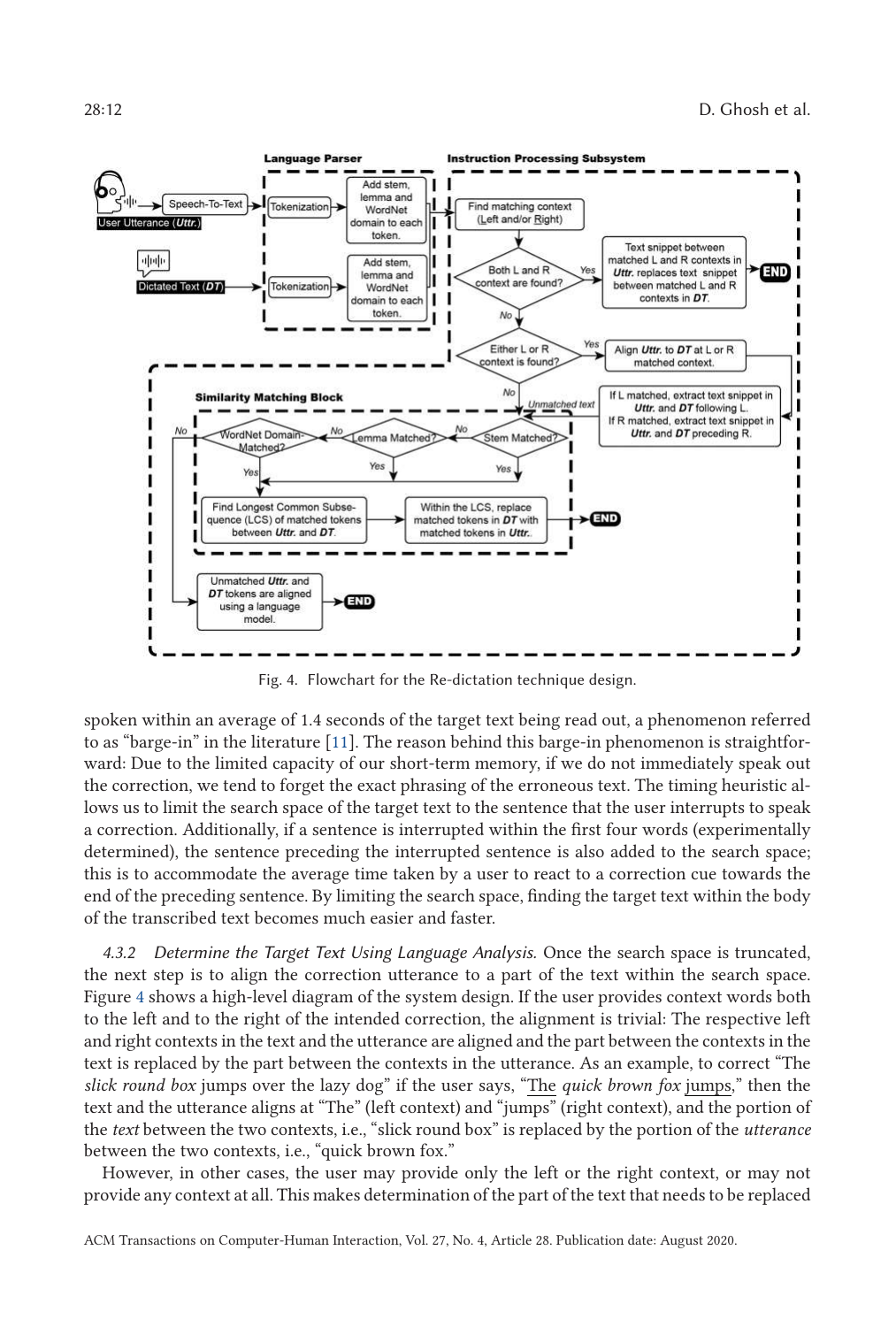(target text) nontrivial. In such cases, first, the text and the utterance are aligned at the matching context (if any), then using an in-house designed similarity matching algorithm, similar portions are identified and subsequently aligned. We use similarity as an alignment heuristic as the userdictated correction is based on the initial user-dictated text and, hence, often share similar elements between them [\[8,](#page-28-0) [41\]](#page-30-0). For example, during the initial dictation (composition) phase, the user says "fox *leaped* over" and later wants to correct the verb "leaped." Here, the assumption is that the user would either correct to a different form of the verb with the same root such as "*leaps*" or "*had leaped*" (grammatically similar) or a different verb conveying an action with similar meaning such as "*jumped*" (semantically similar), or, in the case of speech-recognition error in the initial dictation, to something that is phonetically similar like "*tripped*" or "*skipped*." In our implementation, we check only for the first two similarities, i.e., grammatical and semantic similarities.

The **similarity matching algorithm** works in three hierarchical passes starting with *stem* matching followed by *lemma* matching and, finally, *semantic* matching. From stem matching to semantic matching, the criteria for computing a match are increasingly relaxed. Once a match is found in a pass, the matching algorithm terminates; otherwise, it continues with the remaining passes. Similarity matching starts with the language parser breaking both the candidate sentences and the user utterance into a series of tokens<sup>4</sup> using the Google Cloud Natural Language  $API.5$ This process is called *tokenization*. Once the tokens are extracted, the candidate sentence tokens are matched against the utterance tokens in the three passes mentioned before.

In the first pass, tokens match if they share the same stem. For example, "manage," "management," "managing," and "manager" share the same stem, "manag." If there are no matched tokens in the first pass, in the second pass, lemmas are matched. It is worthwhile to note that the lemma extraction or *lemmatization* is computationally more intensive than stem extraction or *stemming*. Stemming usually involves cutting off commonly occurring prefixes, suffixes, or derivational affixes from an inflected word without taking into account the context of the word usage. Therefore, stemming can neither differentiate between words that have different meanings depending on the part of speech nor can it identify words with different stems but conveying the same meaning. For example, although "go" and "went" convey the same idea in different tenses, stemming fails to capture this as the two words do not share a common stem. In contrast, lemmatization involves a thorough morphological analysis to understand the context of use of a word and, hence, can find the morphological root of the word. Referring back to the previous example, both "go" and "went" share the same lemma, "go." Other examples of words with different stems but having the same lemma are "is," "was," and "am" (lemma: "be"), "has" and "have" (lemma: "have"), and so on. Hence, lemma matching is more relaxed and can match words that were unmatched after stem matching if they share the same canonical/morphological root.

If the first two passes, i.e., stem and lemma matching, fail to find a match between the utterance and the text tokens, the third pass gets executed. In the third pass, the matching criterion is relaxed to finding semantic similarity between the two sets of tokens. Two tokens belong to the same semantic category if they share a common WordNet domain [\[20\]](#page-29-0). For example, "cat" and "dog" belong to the same WordNet domain: "noun.animal." Once a pass results in one or more pairs of matches, the matching stops and the longest common subsequence (LCS) of matched pairs is computed. The LCS determines both the target text and the part of the utterance that will replace the target text.

However, if utterance tokens remain unmatched even after all three passes of the similaritymatching algorithm, the unmatched utterance tokens are aligned to the text using a language

<sup>&</sup>lt;sup>4</sup>A token is a string of contiguous characters between two spaces, or between a space and a punctuation.

[<sup>5</sup>https://cloud.google.com/natural-language.](https://cloud.google.com/natural-language)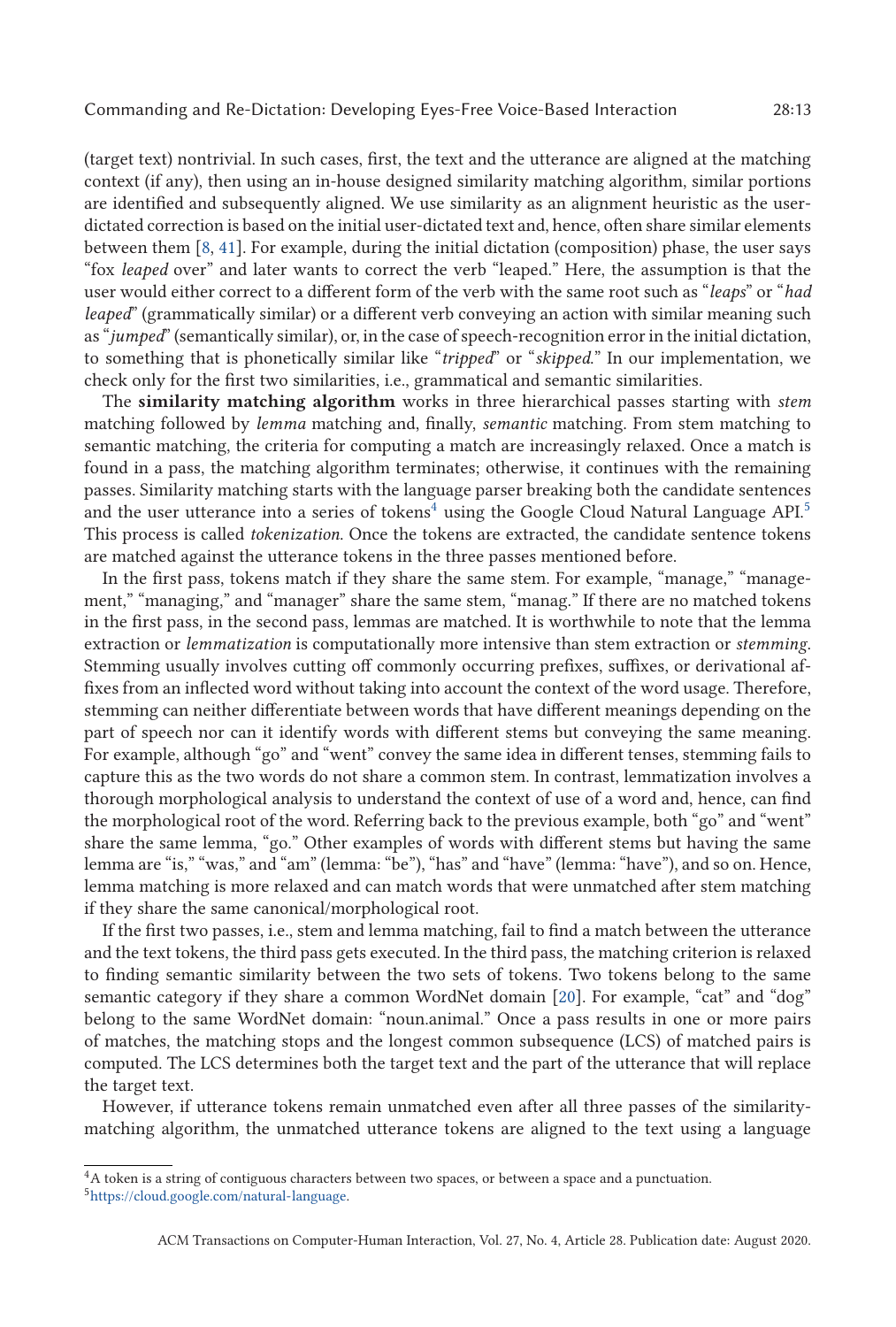model derived from the Google Books Ngram Dataset (version 2).<sup>6</sup> This alignment is done using a simple linear interpolation [\[38\]](#page-30-0) of bigrams and trigrams formed at all potential positions for the alignment and choosing the most probable position as the position of alignment (best alignment). However, to minimize potential recognition errors in the correction utterance from getting aligned, the alignment is rejected if the probability of best alignment is below an experimentally determined (by trial and error) cut-off  $= 0.1$  (not shown in Figure [4](#page-11-0) for simplification). For a rejected alignment, no error message is issued since a part of the utterance might already have been aligned in a previous step (if the utterance had either the left or the right context present, see Figure [4\)](#page-11-0). Instead, the TTS resumes reading the text from either (1) just before the modified portion, as discussed before, if the correction utterance results in a modification of the text; or (2) just before the portion that was being read prior to the user interrupt, if the correction utterance does not result in a modification. In both cases, the user can unambiguously determine whether their intended modification has been performed.

# **5 STUDY 2: CONTROLLED EXPERIMENT—RE-DICTATION VERSUS COMMANDING**

Our goal was to gain a deeper understanding of the pros and cons of the Re-dictation and Commanding techniques in editing text. To achieve this, we conducted a controlled experiment that compared these two techniques under a number of editing conditions. For the experiment, participants were asked to perform text-editing tasks eyes-free with each technique, following triggers of modifications embedded in the text. We designed tasks with varied complexities based on the number of edits per sentence and the relative positions between multiple edits. The experiment was to test our hypotheses and help us understand what parameters in text editing affect the use of each technique. Our hypotheses were as follows:

- —H1: Re-dictation is *more efficient* to use than Commanding for making more complex edits.
- —H2: Re-dictation is *easier* to use than Commanding for making more complex edits.
- —H3: Commanding is *more efficient* than Re-dictation for making simpler edits.

# **5.1 Participants**

A total of 16 paid participants (6 female, 10 male) were recruited for the experiment. The average age of the participants was 24 years ( $SD = 4.38$ ). Ten participants were native English speakers. All the 16 participants were recruited from a local university and none of them had participated in Study 1.

# **5.2 Apparatus**

The experiment was conducted in a quiet office. The participants used in-house-designed experiment software implemented with Node.js and JavaScript. The software was run on a locally hosted server on a MacBook Pro (2017 edition) with an Intel Core i5 dual-core processor running at 3.1 GHz using 16 GB of 2133 MHz LPDDR3 RAM and running macOS High Sierra (v10.13.6). Participants were provided with a Blue Yeti condenser microphone for voice input and a pair of Bose QC35 headphones for listening to the system audio. The experimenter had access to the same audio as the participant through a pair of Sennheiser CX180 earphones. The participant and the experimenter were seated face-to-face at the opposite long ends of a standard office desk, with the experimenter facing the laptop screen and the participant facing the microphone (Figure [5\)](#page-14-0). The experimenter monitored the program running on the laptop, intervening only to use the next button to move through the different trials and start/stop a timer to measure the task-completion time.

[<sup>6</sup>https://phrasefinder.io/documentation.](https://phrasefinder.io/documentation)

ACM Transactions on Computer-Human Interaction, Vol. 27, No. 4, Article 28. Publication date: August 2020.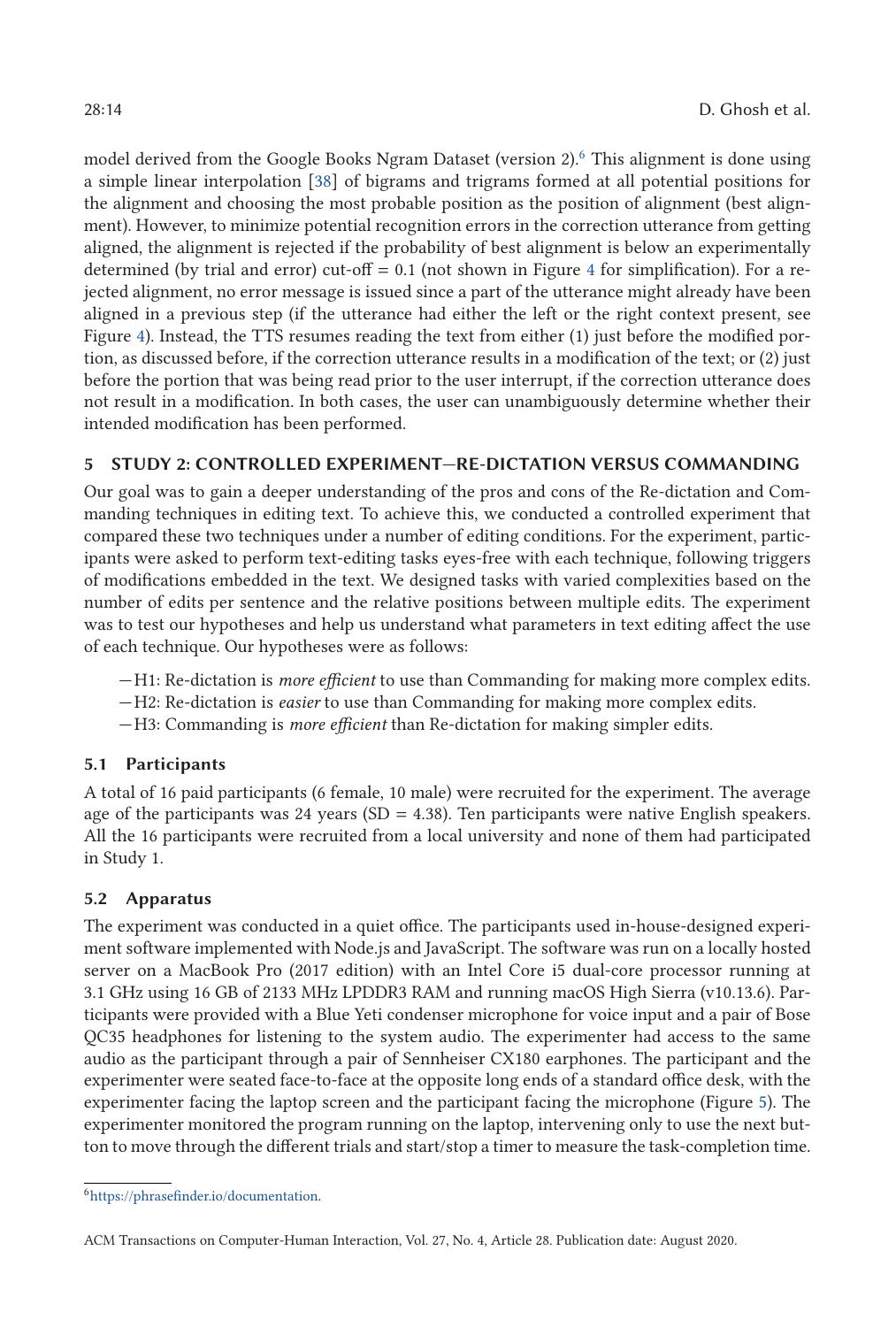<span id="page-14-0"></span>

Fig. 5. Experimental setup for the controlled study. Participant had no visual engagement with the text.

There was no verbal communication between the participant and the experimenter throughout the duration of the experiment, except for the instructions and a final interview component. However, unlike Study 1, which was Wizard-of-Oz, restricting the participants from being able to see the experimenter was not necessary as the participants used a fully automated system. Moreover, a training session was conducted with the participants, prior to performing the actual experimental tasks, to get them familiar with the system. Also, the face-to-face arrangement allowed the participants to communicate with the experimenter using hand gestures to aid in the experimental procedure (explained further in Section 5.3).

# **5.3 Experiment Task**

A trial of the task was to revise a test sentence (to-be-edited sentence) to match a given correct version of the sentence. For each trial, participants began by listening to two sentences: first, the correct sentence, followed by a test sentence that differed from the correct one in either one or two text positions. A one-word difference between the test sentence and correct sentence served as a *trigger* for correction. The participants were asked to edit the test sentence using a given technique. Participants could make multiple attempts to complete a trial. Also, they could opt to rehear the correct sentence at any time—as many times as needed—by requesting the experimenter with a hand gesture to replay the sentence. A trial ended in either of the following conditions: (1) a participant signaled the experimenter to move to the next trial; and (2) a participant made three consecutive failed attempts to correct the same error. The latter condition was to ensure that the experiment would not get stuck at a particular trial because of repeated errors in the recognition of the same word(s).

We operationalized the **Complexity** of edits with two factors. First, we defined the number of triggers (NumTriggers) embedded in one test sentence—*OneTrigger* and *TwoTriggers*. As one trigger required a participant to make one editing operation to correct it, two levels of NumTriggers gave us two types of tasks, each with a different level of complexity. For each of the two **Complexity** levels, different factors had to be defined to formalize the construction of experimental tasks.

*5.3.1 OneTrigger Tasks.* A *OneTrigger* task was designed to use a test sentence with one out of three TriggerTypes (*Add*, *Delete*, *Replace*) embedded. The three TriggerTypes were evenly distributed across all the *OneTrigger* tasks and covered all our tested editing operations.

*5.3.2 TwoTriggers Tasks.* From initial pilot studies, we found that with two triggers embedded in one sentence, both the position of the triggers and the types of edit operations required for the correction affect the editing complexity. Thus, based on our experience, we operationalized the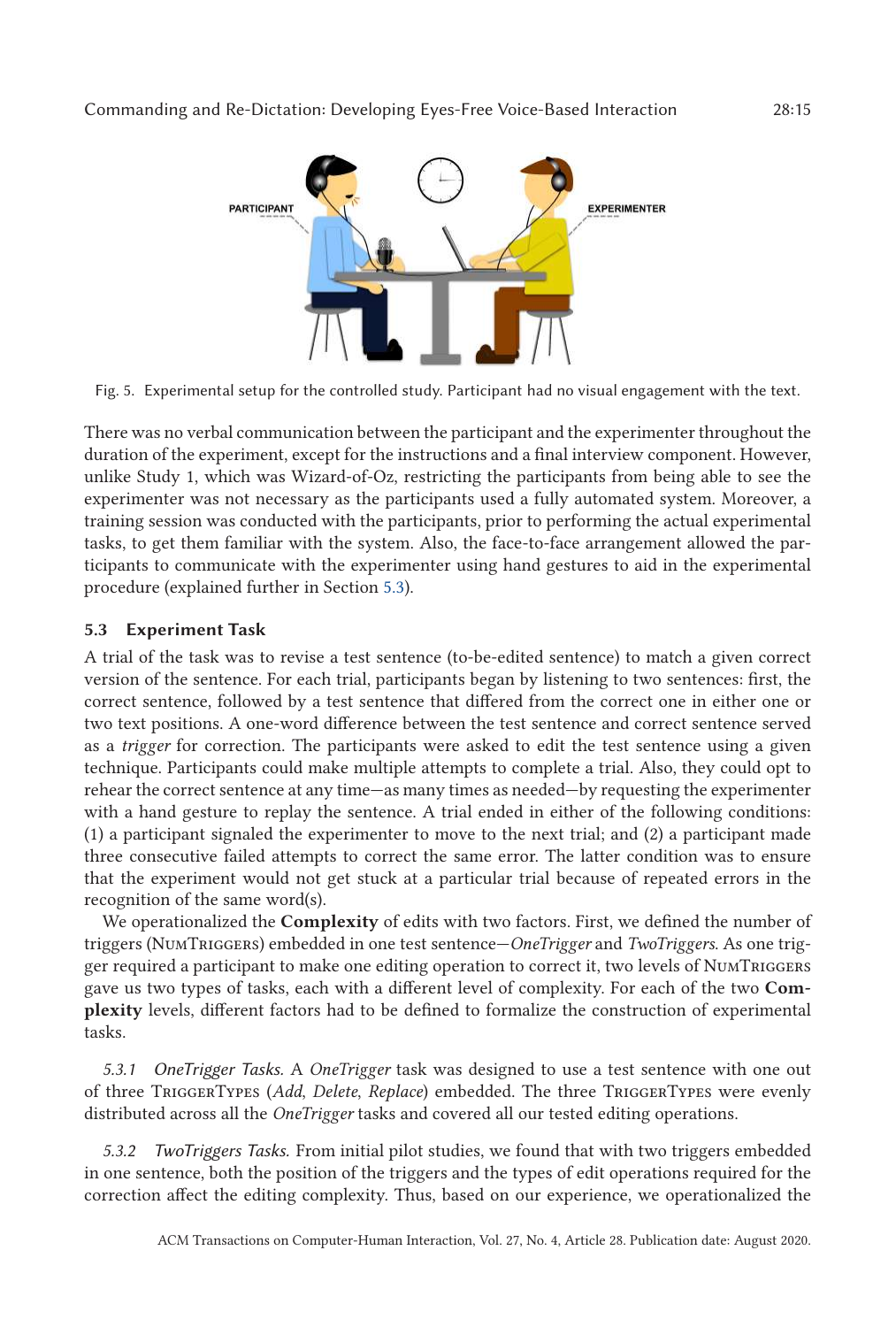| TriggersPlacement                       | <b>Test Sentence</b>                                                                               |
|-----------------------------------------|----------------------------------------------------------------------------------------------------|
| <b>ADJACENT-SAME SEMANTIC (AdjSame)</b> | Last night, $\vert$ my crazy brother and I $\vert$ had dinner $\vert$ at a restaurant.             |
| ADJACENT-DIFF. SEMANTIC (AdjDiff)       | Last night, $\vert$ my friends and <b>me</b> $\vert$ <b>having</b> dinner $\vert$ at a restaurant. |
| NONADJACENT-SAME SEMANTIC (NonadjSame)  | Last night, $\vert$ my <b>Mom</b> and <b>Dad</b> $\vert$ had dinner $\vert$ at a restaurant.       |
| NONADJACENT-DIFF. SEMANTIC (NonadjDiff) | Last night, $\vert$ my <b>brother</b> and I $\vert$ had <b>lunch</b> $\vert$ at a restaurant.      |

Table 2. Examples of Four TriggersPlacement with Two One-Word Correction Triggers (in Bold) in Each Test Sentence

The test sentences are segmented by *semantics*. For each test sentence, the correct sentence is: "Last night, my friends and I had dinner at a restaurant."

**Complexity** of a *TwoTriggers* task with two factors: TriggersPlacement and OperationCombination. For TriggersPlacement, we defined a *semantic segment* as the smallest unit in a sentence that can independently answer one of the *who*, *what*, *where*, *why*, *when*, and *how* questions. For instance, the sentence "<Joe><drove><to the railway station><at the outskirts of the city>" has four semantic segments. TRIGGERSPLACEMENT was defined based on whether the two triggers were embedded adjacent to each other (*Adj* and *Nonadj*) and whether or not they were within the same semantic segment (*Same* and *Diff*). Combining these two parameters gave us four types of TriggersPlacement: *NonadjSame*, *NonadjDiff*, *AdjSame*, and *AdjDiff* (as shown in Table 2). Furthermore, the types of edit operations required to correct each of the two triggers affect the editing complexity; for instance, it might be easier to combine two edits in one correction utterance if they require the same edit operation to correct it. Thus, we defined OperationCombination to distinguish these two situations: *SameOper* (*Add*–*Add*, *Delete*–*Delete*, *Replace*–*Replace*) and *DiffOper* (*Add*–*Delete*, *Add*–*Replace*, *Replace*–*Delete*). Together, they covered the full combination of the three editing operations.

To further ensure equal complexity of tasks under the same conditions, we constructed sentences for *OneTrigger* with four semantic segments with a mean length of 55.83 characters (SD = 3.65), and *TwoTriggers* sentences with four to five semantic segments with a mean length of 67.19 characters (SD = 3.41). For *OneTrigger*, the single trigger was always placed in the second or third semantic segment of the test sentence, while for *TwoTriggers*, the two triggers were placed either in the second and third, or in the third and fourth segments such that they satisfy the conditions of TriggersPlacement.

### **5.4 Design and Procedure**

We employed a within-subject design for this experiment. As explained above, *Complexity* was operationalized by different factors for *OneTrigger* and *TwoTriggers* sessions. Therefore, we had *OneTrigger* sessions employing a  $2 \times 3$  design with 2 levels of TECHNIQUE (Commanding, Redictation) and 3 levels of TriggerTypes (*Add*, *Delete*, *Replace*); *TwoTriggers* sessions employed a  $2 \times 4 \times 2$  design with three factors: Technique (Commanding, Re-dictation), TriggersPLACEMENT (*NonadjSame*, *NonadjDiff*, *AdjSame*, *AdjDiff*), and OperationCombination (*SameOper*, *DiffOper*).

To better counterbalance the order effect between the two TECHNIQUE conditions, participants first performed all the tasks for the *OneTrigger* and *TwoTriggers* sessions for a given technique and then moved to the second technique. Half of the participants performed Commanding first and Redictation later, while the other half performed Re-dictation first and Commanding later. For each Techniqe, participants were first briefed on the technique, after which they performed a training task with at least three trials (one each for add, delete, and replace operations) with one trigger embedded in the test sentence. Participants started the measured trials once they felt comfortable with the technique.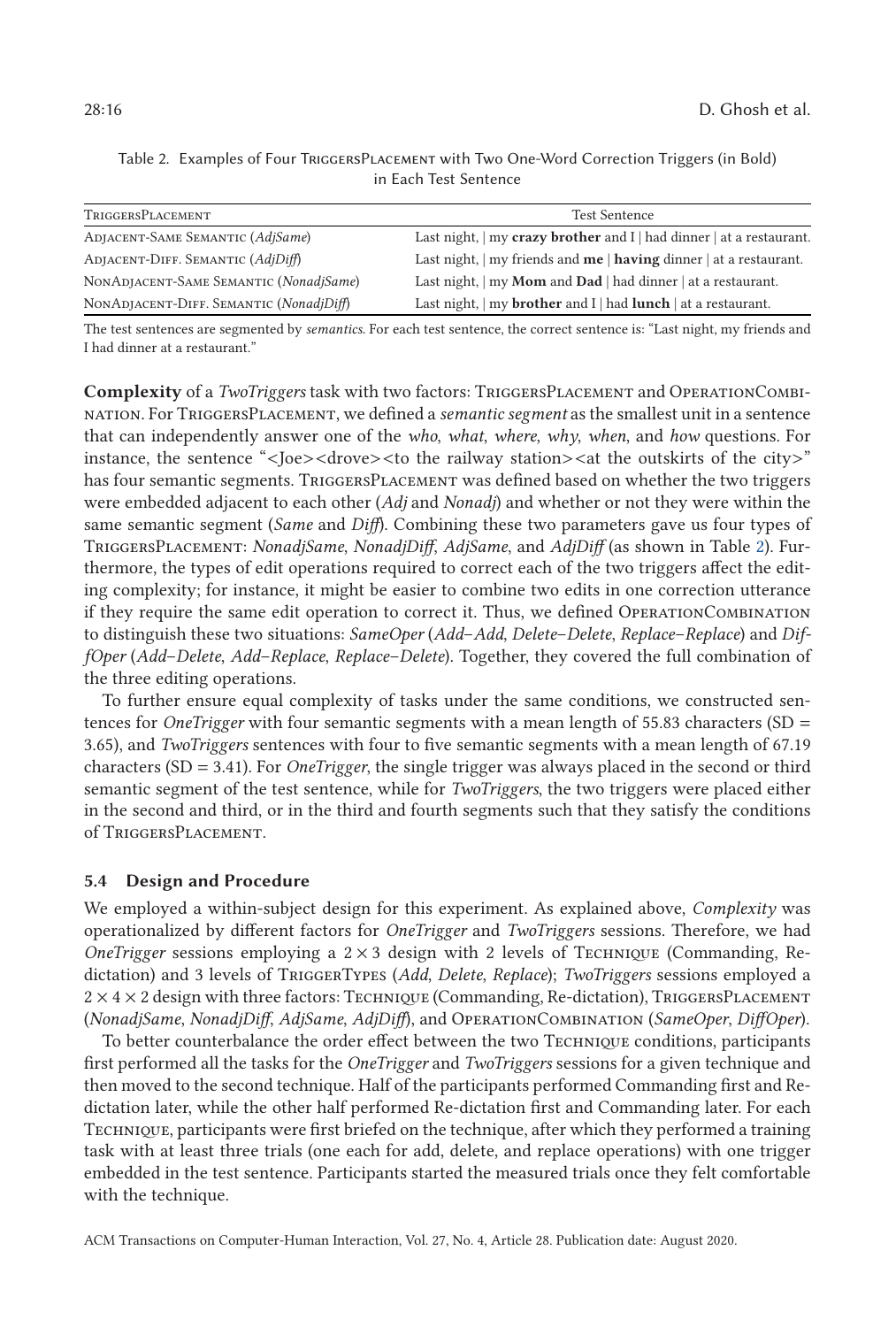The measured trials for each TECHNIQUE began with an *OneTrigger* session and continued with a *TwoTriggers* session for all participants. After finishing all the tasks for one Techniqe, participants filled out a NASA-TLX test [\[14\]](#page-29-0) to assess the task load and a System Usability Scale (SUS) questionnaire [\[4\]](#page-28-0) to assess the overall usability of that technique. At the end of the experiment, we interviewed the participants on their preferred technique and their subjective experiences.

For *OneTrigger* sessions, the presentation orders of TRIGGERTYPES were counterbalanced across techniques and participants. For *TwoTriggers* sessions, the presentation orders for Triggers-Placement and OperationCombination were counterbalanced across participants using a Latin Square. In the end, there was one trial per combined condition, which gave us a total of 16 participants  $\times$  2 Technique  $\times$  (*OneTrigger* [3 TriggerTypes] + *TwoTriggers* [4 TriggersPlacement  $\times$  $2$  OperationCombination]) = 384 trials. The entire experiment lasted for about an hour.

#### **5.5 Data Collection**

We collected the following. (1) *Task-Completion Time* (*TCT*): A timer was started when a participant started listening to the test sentence and was stopped on trial completion. (2) *NumAttempts*: number of attempts made by a participant to finish a trial. (3) *NumReplay*: number of times a participant requested the experimenter to replay the correct sentence. (4) *ErrorIndex*: Error index was calculated as the ratio of the edit distance between the correct and the *test* sentences to the edit distance between the correct and the *revised* sentences. Hence, *ErrorIndex* = 0 means that the revised sentence matches the correct sentence exactly, while  $\emph{ErrorIndex} \geqslant 1$  signifies that the revised sentence has the same (*ErrorIndex* = 1) or more number of errors (*ErrorIndex* > 1) than the unrevised test sentence. We used the Levenshtein distance [\[17\]](#page-29-0), a commonly-used string metric, to compute the edit distance between the two strings. (5) *Subjective experience*: We collected the participants' perceived SUS ratings and weighted NASA Task Load Index ratings for each technique. Their subjective feedback was collected through semistructured interviews.

#### **5.6 Results**

### *5.6.1 Task-Completion Time.*

*H3 partially confirmed: Commanding is faster for single deletion, although not significantly faster.* For *OneTrigger* conditions, a repeated-measures ANOVA was performed on *TCT* ∼ TECHNIQUE × TRIGGERTYPES. No significant main effect was observed for TECHNIQUE  $(F_{1,15} = 2.03, p = .175)$ although *Deletion* with Commanding (20.31 ± 4.03) was faster than with Re-dictation (27.8 ± 11.17), the result was not found to be statistically significant. However, we found a significant main effect of TRIGGERTYPES ( $F_{2,30} = 3.95$ ,  $p = .03$ ) on *TCT*, with effect size ( $\eta^2 = 0.21$ ). Posthoc tests with Bonferroni correction revealed that *Delete* was significantly faster than *Add* ( $p_{\text{bonf}} = .027$ ). Figure [6](#page-17-0) shows the task-completion times with Commanding and Re-dictation for *OneTrigger* tasks.

### *H1 confirmed: Re-dictation is faster than Commanding for complex editing operations.*

For *TwoTriggers* conditions, a repeated-measures ANOVA was performed on *TCT* ∼ Techniqe  $\times$  TriggersPlacement  $\times$  OperationCombination. We found significant main effects of Tech-NIQUE  $(F_{1,15} = 36.56, p < .001, \eta^2 = 0.709)$  and TRIGGERSPLACEMENT  $(F_{3,45} = 4.23, p = .01, \eta^2 = 0.01, p = .01)$ 0.22) on *TCT*. Whether the two embedded triggers were the same (*SameOper*) or different (*DiffOper*) had no significant effect on *TCT*. Furthermore, we found a significant TECHNIQUE  $\times$  TRIG-GERSPLACEMENT interaction effect ( $F_{3,45} = 6.23$ ,  $p = .001$ ,  $\eta^2 = 0.293$ ). To analyze this interaction, a pairwise analysis was performed between TECHNIQUE (Commanding, Re-dictation) for each TriggersPlacement (*NonadjSame*, *NonadjDiff*, *AdjSame*, *AdjDiff*). Wilcoxon signed-ranks tests indicated that for *NonadjSame* ( $W = 136, p < .001, r_{rb} = 1.0$ ) and  $AdjDiff(W = 133, p < .001, r_{rb} = 1.00$ 0.956), Re-dictation was significantly faster than Commanding (see Figure [7\)](#page-17-0). The above effects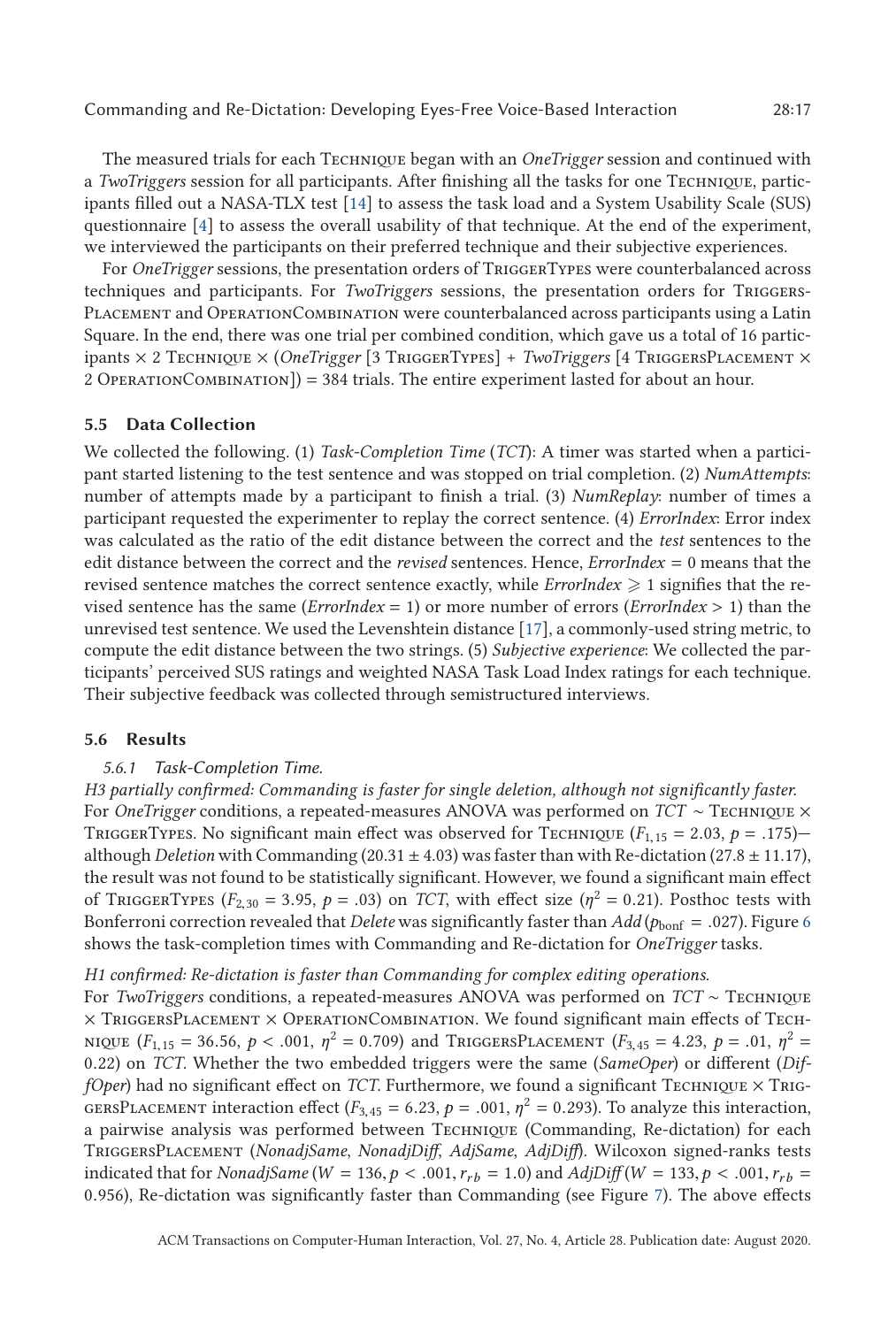<span id="page-17-0"></span>

Fig. 7. *TCT* for *TwoTriggers*—Technique × TriggersPlacement with a significant interaction effect.

tell us that Re-dictation is faster than Commanding for editing multiple words that are in close *proximity* but in *different* semantic segments. If multiple words are in the *same* semantic segment, Re-dictation is faster than Commanding when the word positions are away from each other (not adjacent).

*Both the placement of edits with respect to semantic segments and the distance between the edits matter.*

On one hand, Re-dictation was significantly faster than Commanding for (1) *AdjDiff*, but not for *AdjSame* (Figure 7); and (2) *NonadjSame*, but not for *NonadjDiff*. This shows that even if the relative distance between two edited words is the same, whether or not these words are within the same semantic segment significantly affects the task-completion time. On the other hand, Re-dictation was significantly faster than Commanding for (1) *NonadjSame*, but not for *AdjSame*; and (2) *AdjDiff*, but not for *NonadjDiff* (Figure 7). This shows that even if the edited words are similarly positioned with respect to the semantic segments in the text, the distance between the edited words significantly affects the task-completion time.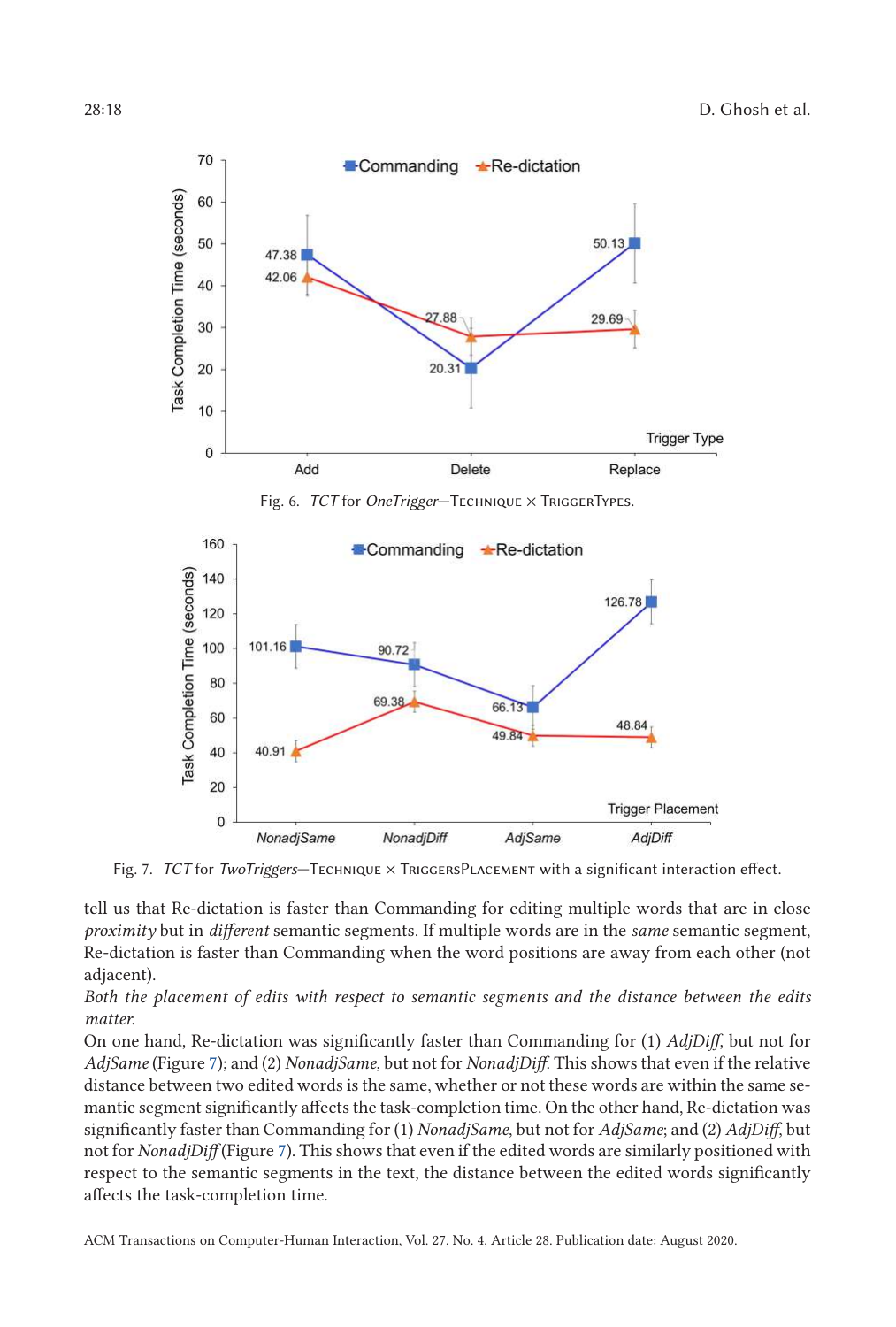To understand why, let us analyze each technique in more detail. To form an editing instruction with Commanding, users need to: (1) decide on the type of operation (add/delete/replace) that needs to be performed; (2) recall the syntax for making the intended operation; and (3) remember the target (to-be-modified) words in the sentence. Meanwhile, Re-dictation does not require users to remember or specify operations and target words. Users simply repeat part of the original sentence with the modifications included. Hence, if a correction spans multiple semantic segments, it is easier to make a Re-dictation utterance, which has the same grammatical structure (that of the English language) as the original text. However, a Commanding utterance needs to follow a particular command syntax. Consequently, the cognitive load of recalling information and framing a Commanding correction utterance gets compounded with an increase in the number of semantic segments that need to be corrected. While for simple modifications, it is still easy for users to perform Commanding and the difference between the two techniques is not obvious, but for more complex editing, the benefits of Re-dictation are enlarged and are more apparent.

In fact, we found that when the editing situation was more complex (such as *NonadjSame* or *AdjDiff*), it was difficult for participants to issue a single command to fix all the problems. As a result, participants mostly formed separate edit commands to edit multiple words, thereby leading to an increase in the task-completion time. Yet, with Re-dictation, it was still possible to complete all the corrections in one go. This finding is consistent with our analysis of the number of attempts that participants made to complete the editing tasks (see later).

*5.6.2 Number of Attempts.* A repeated-measures ANOVA was performed on *NumAttempts* ∼ TECHNIQUE × TRIGGERTYPES for *OneTrigger* conditions and *NumAttempts* ~ TECHNIQUE × TRIGgersPlacement × OperationCombination for *TwoTriggers* conditions. For *OneTrigger*, there was a significant main effect for TECHNIQUE ( $F_{1,15} = 7.15$ ,  $p = .017$ ,  $\eta^2 = 0.323$ ), with Re-dictation  $(1.63 \pm 1.2)$  requiring a significantly fewer number of attempts to complete a task than with Commanding (2.15  $\pm$  2.04). There was also a significant main effect of TRIGGERTYPES ( $F_{2,30} = 4.8$ ,  $p = .016$ ,  $\eta^2 = 0.243$ ) on *NumAttempts*, with *Delete* (1.125  $\pm$  0.34) requiring a significantly fewer number of attempts than *Add* (2.41 ± 2.15) and *Replace* (2.125 ± 1.74). There was no significant  $T$ ECHNIQUE  $\times$  TRIGGERTYPES interaction effect.

For *TwoTriggers*, there was a significant main effect for TECHNIQUE ( $F_{1,15} = 27.74$ ,  $p < .001$ ,  $\eta^2 = 0.649$ ) with Re-dictation (2.32 ± 2.1) requiring a significantly fewer number of attempts than with Commanding (4.73 ± 3.39), and TRIGGERSPLACEMENT ( $F_{3,45} = 3.21$ ,  $p = .032$ ,  $\eta^2 = 0.176$ ). Furthermore, a significant TECHNIQUE × TRIGGERSPLACEMENT interaction effect was found on *Num-Attempts* ( $F_{3,45}$  = 7.62,  $p < .001$ ,  $\eta^2$  = 0.33[7\)](#page-17-0), similar to the one observed for *TCT* (Figure 7). The number of attempts is probably a main contributor for the effects found on *TCT*.

#### *5.6.3 Number of Replays of the Correct Sentence.*

*H2 confirmed: Re-dictation is easier to use than Commanding for making longer and more complex edits.*

A repeated-measures ANOVA was performed on the number of replays of the correct sentence that was requested by the participants during a task trial: *NumReplay* ∼ TECHNIQUE × TRIGGERTYPES for *OneTrigger* conditions and *NumReplay* ~ Technique × TriggersPlacement × OperationCombination for *TwoTriggers* conditions. For *OneTrigger*, no significant main or interaction effects were observed. For *TwoTriggers*, there was a significant main effect for TECHNIQUE ( $F_{1,15} = 32.37$ ,  $p < .001$ ,  $\eta^2 = 0.683$ ) with participants requesting a significantly fewer number of replays with Re-dictation (0.45  $\pm$  0.7) than with Commanding (1.23  $\pm$  1.13). These findings suggest that Commanding imposes a higher demand for memorizing the text content.

We also observed a significant main effect for TRIGGERSPLACEMENT ( $F_{3,45} = 4.71$ ,  $p = .006$ ,  $\eta^2 =$ 0.239) on *NumReplay*. Posthoc tests with Bonferroni correction revealed that for *AdjSame* there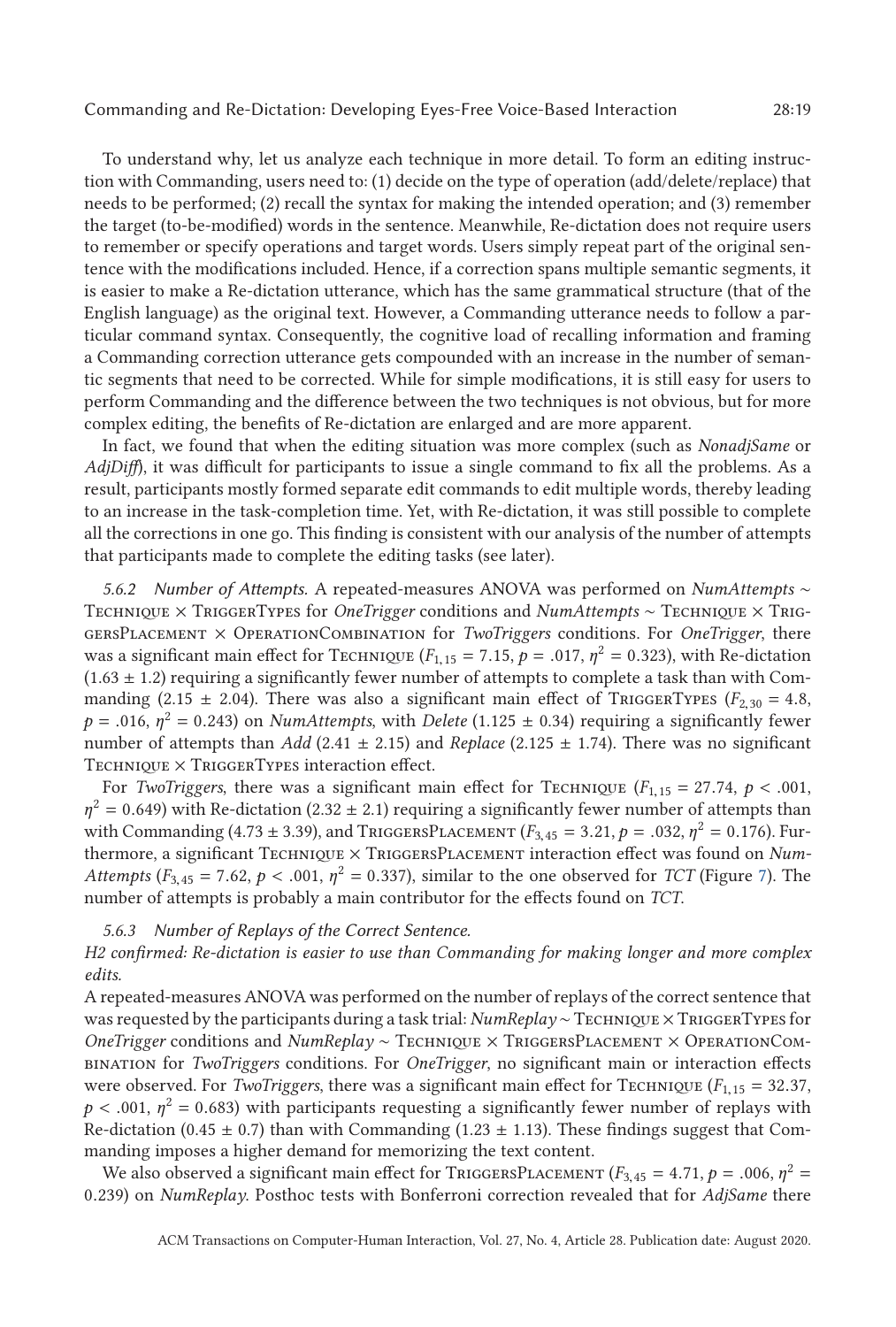was a significantly fewer number of replays than for  $AdjDiff(p_{\text{bonf}} = .027)$  and  $NonadjDiff(p_{\text{bonf}} =$ .035). There was also a significant main effect for OPERATIONCOMBINATION ( $F_{1,15} = 37.74, p < .001$ ,  $\eta^2$  = 0.716) with *SameOper* (0.6  $\pm$  0.93) having a significantly fewer number of replays than for *DiffOper* (1.08  $\pm$  1.05). These findings suggest that if an edit operation involves editing words that span multiple semantic segments, then the need for memorizing the text content is higher than had the words been part of the same semantic segment.

*5.6.4 Error Index.* A repeated-measures analysis of variance (ANOVA) was performed on *ErrorIndex* ∼ Technique × TriggerTypes for *OneTrigger* conditions and *ErrorIndex* ∼ Technique × TriggersPlacement × OperationCombination for *TwoTriggers* conditions. There were no significant main or interaction effects, irrespective of the number of triggers. Though not significant, overall, Commanding had a fewer number of errors than Re-dictation for both *OneTrigger* (Commanding: .05 ± .16, Re-dictation: .21 ± .51) and *TwoTriggers* (Commanding: .25 ± .47, Re-dictation: .43  $\pm$  1.69). These numbers suggest that Commanding allowed a more precise control over text modification than Re-dictation.

*5.6.5 Subjective Experiences.* A Wilcoxon signed-rank test for both SUS and NASA-TLX scores indicated that the perceived usability with Re-dictation  $(75.94 \pm 14.3)$  was significantly higher  $(W = 5.5, p = .006, r_{rb} = -0.919)$  than with Commanding (55.47  $\pm$  21.43). Also, the task load as measured using a weighted NASA-TLX was significantly lower ( $W = 115$ ,  $p = .016$ ,  $r_{rb} = 0.691$ ) with Re-dictation (45.17  $\pm$  15.8) than with Commanding (60.37  $\pm$  24.05). These findings suggest that Re-dictation results in a lower task load and a higher perceived user experience. Thus, these findings further confirm H2 and is consistent with our findings from the quantitative measures.

Two major perceptions emerged from the participants' subjective feedback as follows:

- (1) *Re-dictation feels more "natural"*: During the interviews, 11 of the 16 participants mentioned that Re-dictation felt more "natural" as it aligned to their mental model of how they "would correct a human-being." Moreover, seven participants mentioned that with Re-dictation, if the system failed to correctly align a correction utterance with the test sentence, they were rather forgiving and willing to include more words from the surrounding context (left/right context) in their subsequent correction attempt so as to guide the system better. On the other hand, four participants were not as comfortable repeating a command-based correction utterance. This is likely due to the fact that Re-dictation provides more alternatives for participants to correct an error; e.g., if the target is misaligned or a recognition error happens, the participants can help the system to correct it by providing more context words, and as we know, the system's recognition ability typically increases with more context, which often solves the problem. For Commanding, if the system makes a mistake, the only way to correct it is to repeat the same instruction, and if the system still fails to recognize it correctly, the participant has no other way to help the system, resulting in more frustration.
- (2) *Commanding allows more control*: Although we discussed many benefits of Re-dictation, we cannot deny the value of Commanding. In fact, participants also recognized the advantages of the Commanding technique. A total of 10 out of the 16 participants suggested that command-based deletions align with their thought process while mentally conceiving a deletion: "*I need to delete this*" rather than "*this is how I want my correct sentence to be*" (P2). As P1 mentioned, "*Commands give you a (sic) precise control over what you want to change, with the second-approach (Re-dictation) you have to rely on the computer to decide how the change should look like (referring to the alignment)*." P12 mentioned, "*it (Commanding) is consistent even when it fails. I would, sort of, get the sense (of) when it would fail even before*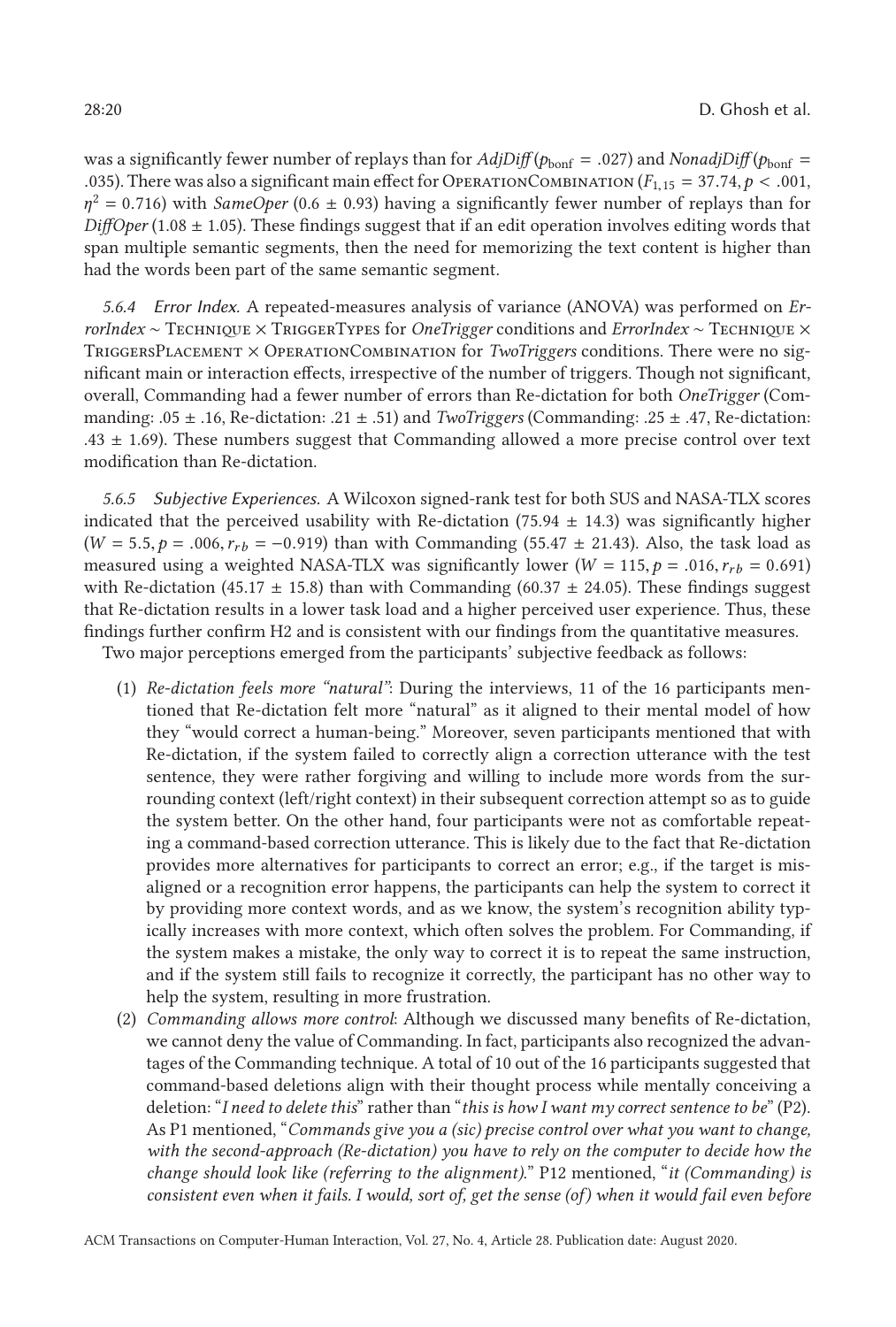*I got the error message (error feedback by the system). It's like you are in control and you are responsible for when it fails.*" Evidently Commanding, despite its inherent limitations, offers up a fine-grained control for editing text.

# **5.7 Summary**

This experiment provided us an understanding of how users use Re-dictation and Commanding techniques for eyes-free text editing. While Re-dictation was more efficient and easier to use than Commanding for tasks that require more complex editing operations, Commanding performed similarly to Re-dictation for single operations and worked better for *deletions*. We identified two important factors in play: placement of the required edits with respect to the semantic segments of the text and the number of intervening words by which the required edits are separated. As mentioned earlier, we found a significant interaction effect of these two factors on the users' textediting efficiency. Our findings from this experiment suggest that given both techniques have their unique advantages, supporting both techniques in a unified system might improve the usability and naturalness of user interaction with an eyes-free text-editing system. In particular, a unified system would allow the users a preferred choice of technique based on the edit length and complexity of the intended correction.

# **6 VOICEREV: COMBINING RE-DICTATION AND COMMANDING IN THE SAME SYSTEM**

Since our goal was to assess the effects of each technique on text-editing interactions, the first iteration of our tool was designed to function with either of the two techniques individually. Yet, as suggested by the findings from Study 2, supporting both the techniques together in a unified system might improve the efficiency and user experience of editing text eyes-free (more under Section [8\)](#page-25-0). To accommodate this, we developed in-house a voice-based tool—VoiceRev, a novel system to combine both Commanding and Re-dictation together in the same interface such that the user can seamlessly switch from one technique to the other without having to switch modes. With the techniques combined, our tool should classify an incoming user utterance as either a Commanding utterance or a Re-dictation utterance and execute the corresponding text-editing routine.

A schematic of the unified system is shown in Figure [8.](#page-21-0) First, the user utterance is cleaned off conversational-styled elements (if present) and checked for command keywords (or synonyms) similar to the design for the Commanding technique described earlier (Section [4.2\)](#page-9-0). If a keyword is matched and associated parameters required to carry out a command-based editing operation could be found, the user utterance is classified as a Commanding utterance. Otherwise, the system treats the utterance as a Re-dictation utterance and performs similarity matching to compute potential alignment positions (Section [4.3.2\)](#page-11-0). To reduce the number of false positives while classifying an utterance as a Re-dictation utterance, if the maximum alignment probability across all potential alignment positions is below a certain threshold = 0.3 (experimentally determined through trial and error), no editing action is performed and an appropriate voice error feedback is provided to the user.

# **7 STUDY 3: EVALUATING VOICEREV—RE-DICTATION WITH COMMANDING**

Based on our findings from Study 2, we had hypothesized that combining both Commanding and Re-dictation in a single coherent interface would improve the usability of eyes-free text-editing systems. To test this hypothesis, we implemented a voice-based system that combines the two techniques. Our objective in this study was to evaluate the unified system with realistic tasks where participants would use speech to first compose a piece of text and then revise it using our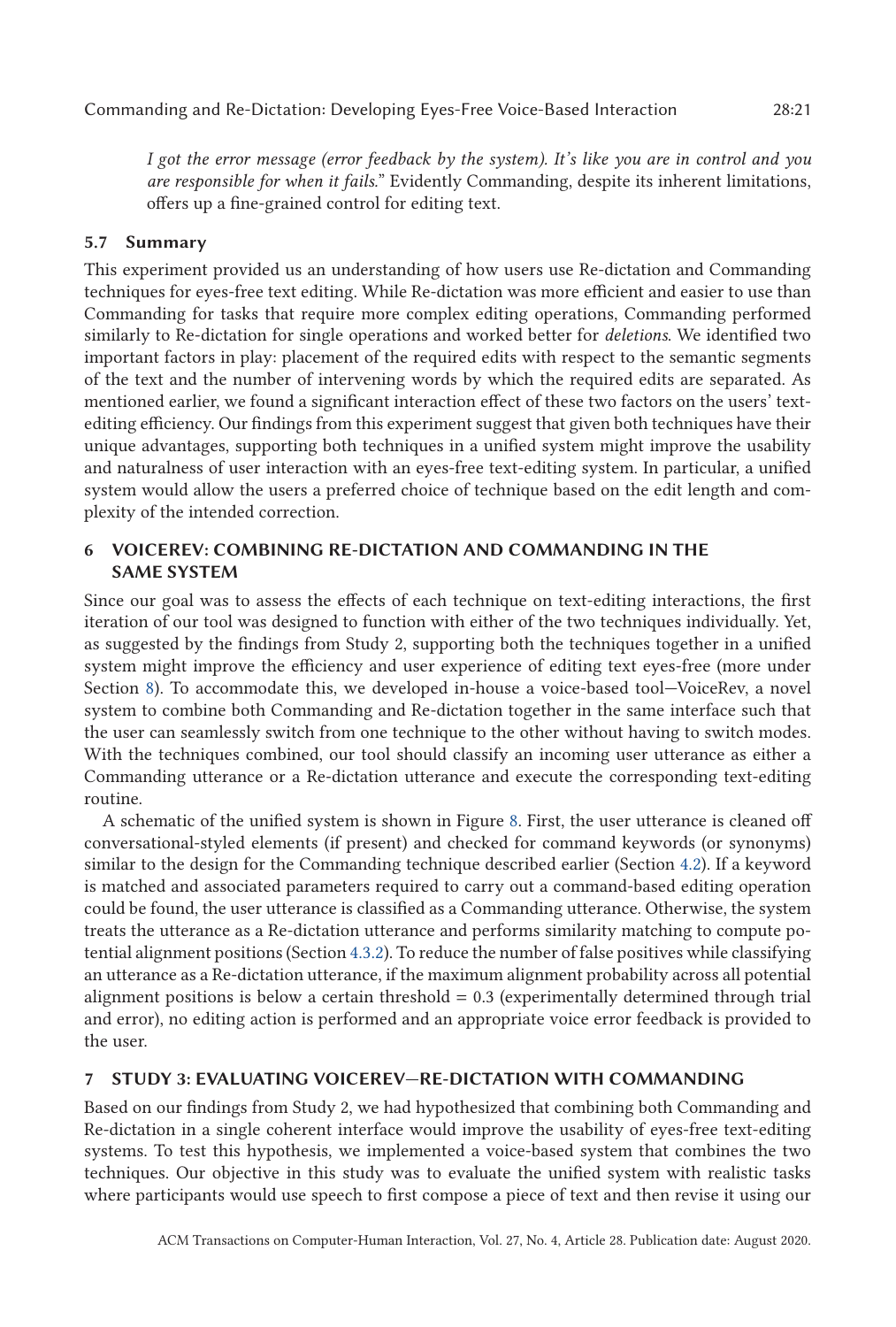<span id="page-21-0"></span>

Fig. 8. Design of the unified system combining both Commanding and Re-dictation—system components and information flow.

system. This setting also represents one of the promising application scenarios where we foresee our system being used.

#### **7.1 Participants**

Eight paid participants (four female, four male; age mean  $= 23.3$  years,  $SD = 3.1$ ) were recruited from within the university community. Three were native English speakers. Two participants were occasional users of voice-based assistants (one a Siri user and the other an occasional user of Amazon's Alexa assistant on an Echo Dot device), whereas none of them had any prior experience with voice-based dictation or correction systems. None of the participants had taken part in either of the two previous studies.

#### **7.2 Apparatus**

With the exception of the text-editing interface for which we used our unified system, VoiceRev, the rest of the apparatuses used were exactly the same as the ones used for Study 2.

VoiceRev was designed to operate in two distinct modes: *composition* and *revision*, with manual mode switching. At the start of the experiment, participants were asked to compose a piece of text using speech. For this, the system was set to the *composition* mode, which allowed composition of the text real-time using the system's voice-dictation feature. Also, the system allowed the experimenter to add punctuation to the text even during the live transcription process. Using this feature, the experimenter added the relevant punctuation by placing commas and sentence end marks (period, question mark, or exclamation mark) at appropriate locations in the text. In the composition mode, the system does not interpret any user utterance as a correction utterance, but simply transcribes the dictated text into a text editor. After composing the text, participants revised the text using the *revision* mode. The mode switching from composition to revision was done manually by the experimenter. Unlike the composition mode, in the revision mode, the system interprets every user utterance as a correction utterance.

Furthermore, in the revision mode, participants could choose between Commanding or Redictation to make a correction. The system was designed to understand a correction utterance as either Commanding or Re-dictation based on *how* the utterance was framed, without the need for explicitly switching from one technique to the other. Hence, in effect, to revise a composed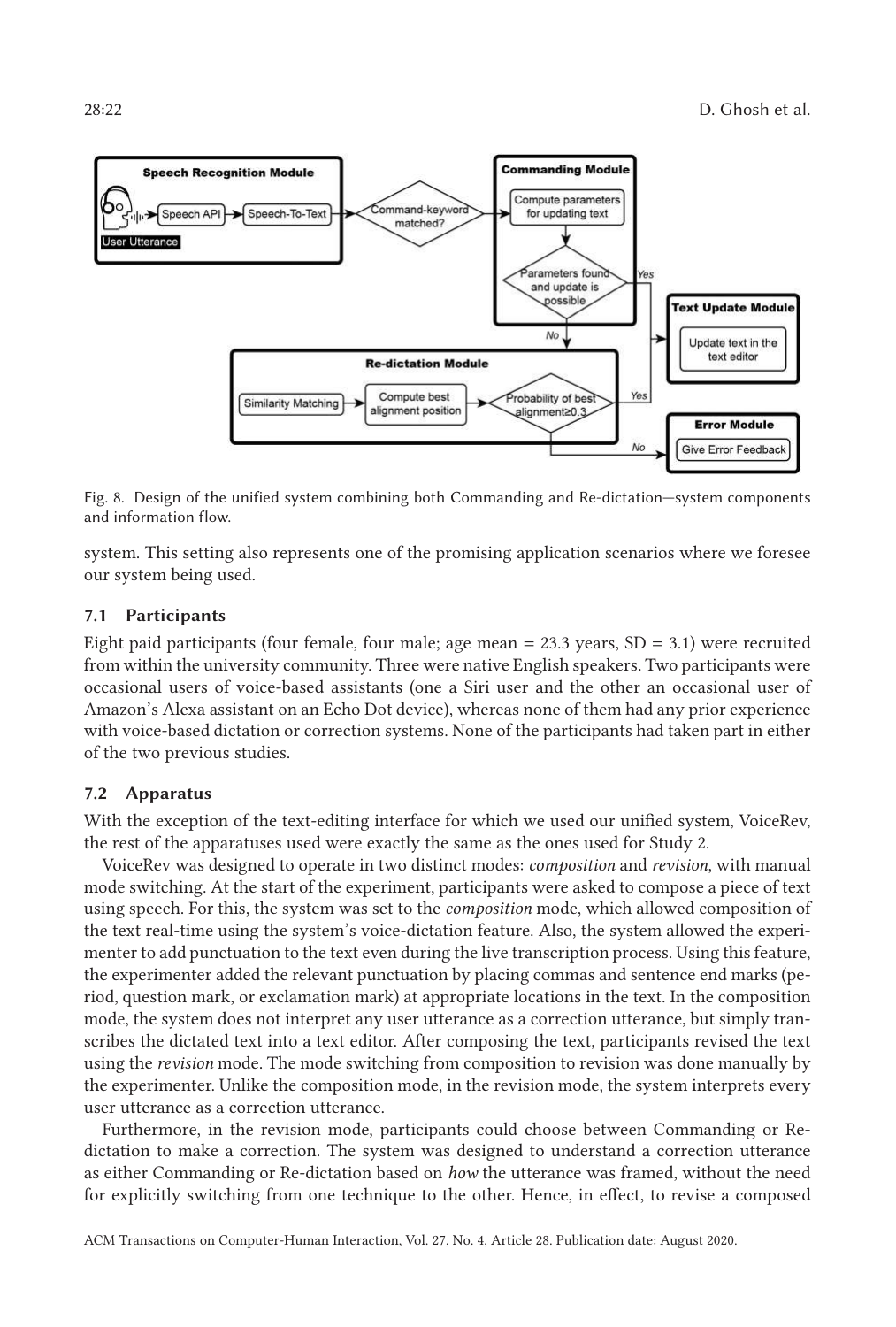Commanding and Re-Dictation: Developing Eyes-Free Voice-Based Interaction 28:23

block of text, a participant could use Commanding for some corrections and Re-dictation for the others.

# **7.3 Task**

The task for the participants was to first compose a piece of text using voice dictation (six to eight sentences) and then revise the dictated content eyes-free. Participants were instructed to revise the previously dictated text to its best version possible, i.e., free from logical and grammatical mistakes, having a clear and coherent flow, and depending on the type of content, publishable either on social media or as a more formal document, e.g., a formal e-mail to a professor.

Before the composition phase began, participants were given a list of topics to choose from, either formal or informal in nature. The topics were selected to encourage the participants to speak freely: a movie/TV series review, an e-mail to a professor/industry seeking summer internship opportunities, an e-mail to the housing management with a complaint, a recent travel experience, and a recent current affair that had caught the participant's attention. If a participant did not feel comfortable with any of the given topics, they were free to decide on a topic of their choice. After selecting a topic, participants could optionally take 30 seconds to mentally prepare an outline of what they would talk about during the composition phase.

### **7.4 Design and Procedure**

Each participant took two trials of the composition-and-revision task, each trial with a different topic. For each trial, a participant would start by choosing a topic and then perform the *composition* before finally moving on to the *revision*. For the revision, a participant could make multiple correction utterances and revise as many regions of text as was deemed necessary by the participant.

Before starting with the task trials, participants were given a training session to familiarize themselves with both the Commanding and the Re-dictation techniques of text editing. The training session was followed by a warm-up session where the participants composed a short text and then revised it using the two techniques. The warm-up session ended when the participants felt confident in using both the techniques.

After the two task trials, we conducted a short semistructured interview for 10 minutes. The entire experiment lasted for approximately 70 minutes. Both the interview (audio) and the task trials (screen and audio) were fully recorded with the participants' informed consent.

# **7.5 Data Collection**

For every correction utterance made by a participant, we recorded the technique used (Commanding or Re-dictation). In the case of a Commanding correction utterance, we recorded the correction operation attempted (*Add*, *Delete*, or *Replace*), and the number of words that were modified by a correction utterance, *NumWords*.

We also measured two derived counts: the number of failed attempts while making a command-based correction—*NumCommandFails* and the number of failed attempts while making a re-dictation-based correction—*NumRedictFails*. In our system, we had implemented a feature to label a correction utterance as "failed" with a simple key-press. During the experiment, the experimenter would label a participant's utterance as failed if the system failed to perform what was intended by the participant either due to a *recognition error* or due to a *system error*. A recognition error would occur if the speech recognizer misrecognized a participant's utterance in part or in whole. For example, if the participant said "**DELETE** *buy*," but the system picked it up as "**DELETE** *by*," then the deletion command would fail if "by" was not present in the text. On the contrary, a system error would occur if the speech recognition was as intended by the participant, but the action performed by the system was different from the participant's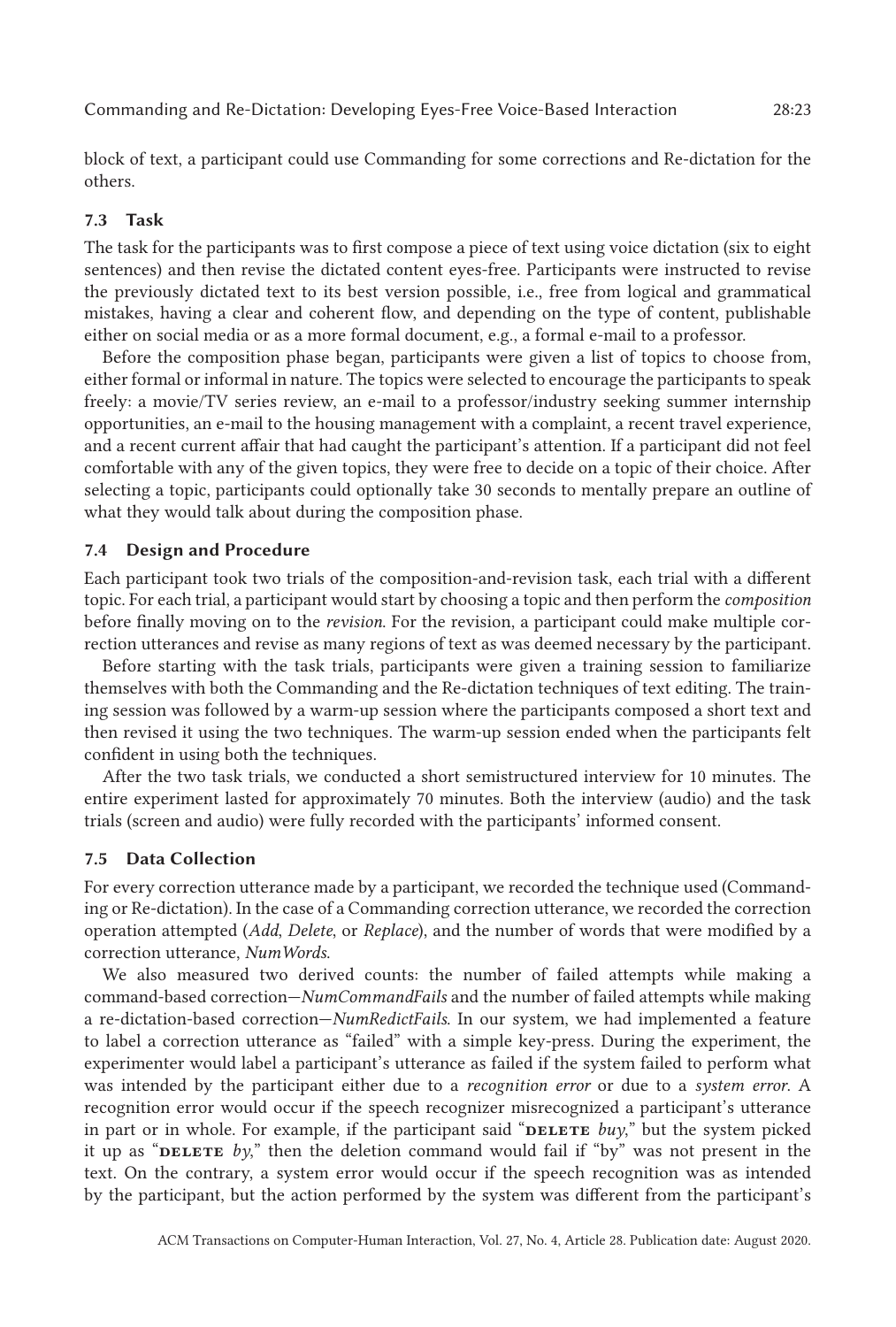

Fig. 10. Comparison of the number of words modified with the Commandingand Re-dictation operations. An average line is plotted to show the average number of words modified by each operation.

desired action. For example, to insert the missing word "*fox*" after "*brown*" in the sentence: "The quick brown jumped over the lazy dog", the participant re-dictated the erroneous portion as "fox jumped over"; however, the system misaligned the correction utterance with the text resulting in the corrected text, "The fox jumped over the lazy dog." This would result in a system error as the alignment determined by the system was different from what was intended by the participant.

# **7.6 Results**

After discarding utterances where the participants did not attempt any insertion, deletion, or replacement (e.g., read/repeat or undo/redo requests), 64 *NumCommandFails* and 39 *NumRedictFails*, we collected a total of 266 successful correction utterances across 8 participants. These 266 utterances consisted of 165 Re-dictation utterances, 77 command-based deletions, 18 command-based replacements, and 6 command-based insertions (Figure 9).

Both the mean and the variability for *NumWords* with Re-dictation (6.01  $\pm$  3.88) were much higher than any of the command-based operations (see Figure 10). Mean of *NumWords* for command-based *delete* (1.82  $\pm$  1.74) was higher than both *replace* (1.39  $\pm$  0.5) and *add* (1.17  $\pm$ 0.41). The higher mean for Re-dictation corroborates our findings from Study 2 that Re-dictation is more suited to and the preferred technique for making longer and more complex changes to the text. Furthermore, the higher variability for Re-dictation combined with the low number of command-based replacements and insertions (only about 9% of the total number of successful edit operations) shows the participants' preference in using Re-dictation for also making shorter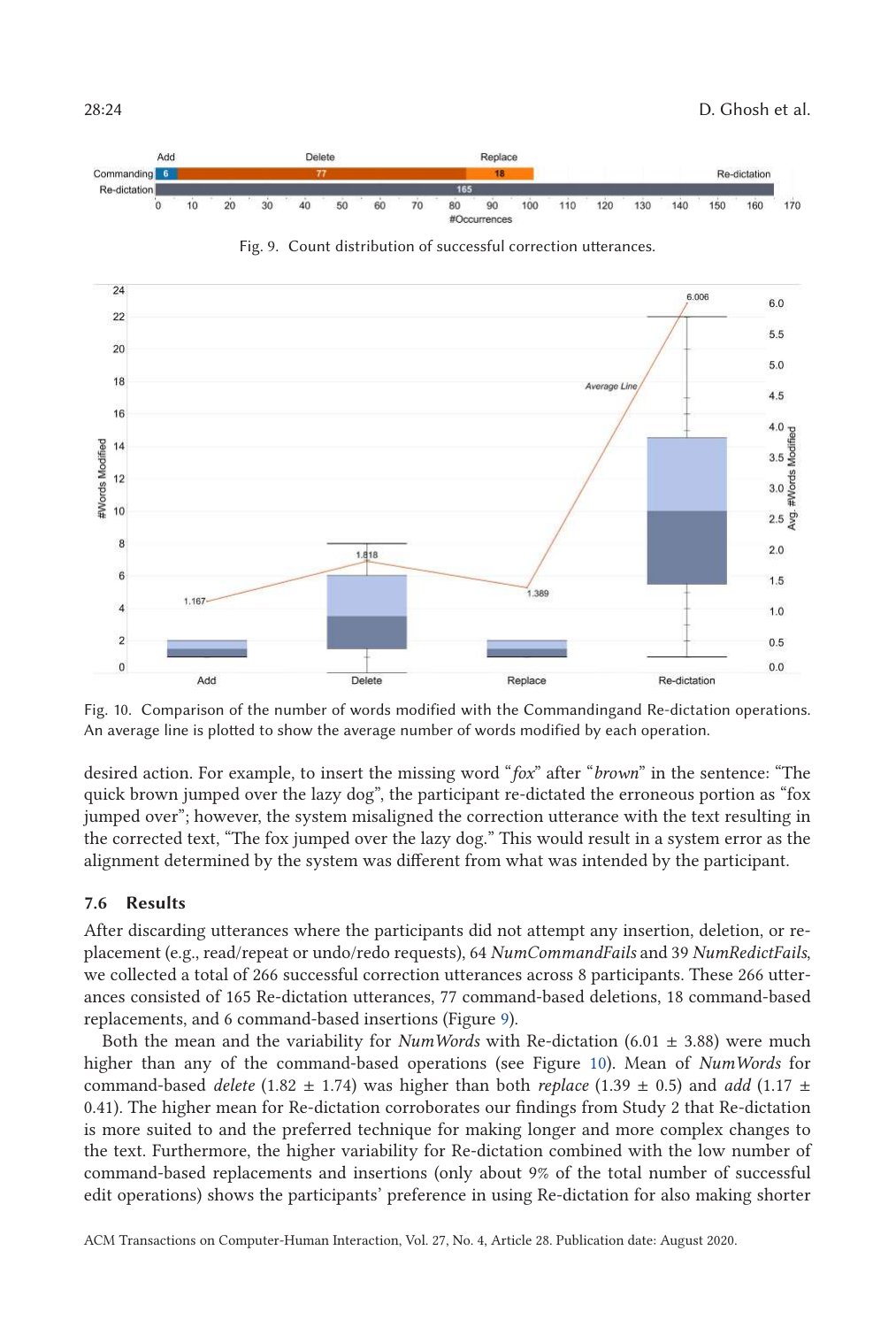



Fig. 11. Timeline of participants' successful correction utterances. Size of each symbol, representing an edit operation, is proportional to the number of words modified in that operation, i.e., *NumWords* (size is linearly scaled between 0 and 22). Labeled are two utterances from P7 showing consecutive Commanding and Redictation utterances.

edits, especially for insertions and replacements. Command-based deletions, however, made up ≈29% of the total number of successful edit operations, echoing our findings from Study 2 that Commanding is easier and the more suitable technique for deleting shorter segments of text.

Figure 11 shows a timeline of participants' correction utterances (failed attempts not shown). Two consecutive utterances from P7's data (utterance IDs 32 and 33) have been labeled on the figure as sample utterances—the first is a command-based change utterance and the second a Redictation utterance. This shows that participants could implicitly switch between techniques just by altering the framing of the utterances.

*7.6.1 False Positives.* Of the 165 Commanding utterances (101 successful, 64 failed), 22 utterances were misclassified as Re-dictation utterances. The reason for these misclassifications was mostly speech-recognition error in detecting the command keyword. These misclassifications were counted as false positives for Re-dictation  $(\approx 13.3\%)$ . The percentage of false positives for Commanding (Re-dictation utterances misclassified as Commanding) was much smaller ( $\approx$ 7.35%).

False-positive utterances were confusing for the participants as they would not be sure as to why a Commanding utterance behaved as a Re-dictation utterance or vice versa. However, the recovery was not difficult. For example, false positives for Commanding (i.e., correction utterance was originally intended to be a Re-dictation utterance) mostly did not conform to the Commanding grammar structure and lacked the well-formedness of a valid command. Consequently, the command would fail without changing the text. To recover, participants would simply repeat the Re-dictation correction utterance or include more context words in their repeated correction attempt. On the other hand, false positives for Re-dictation would cause unwanted alterations in the text, but with the ability to perform an *undo* operation, it was easy for participants to recover from the error.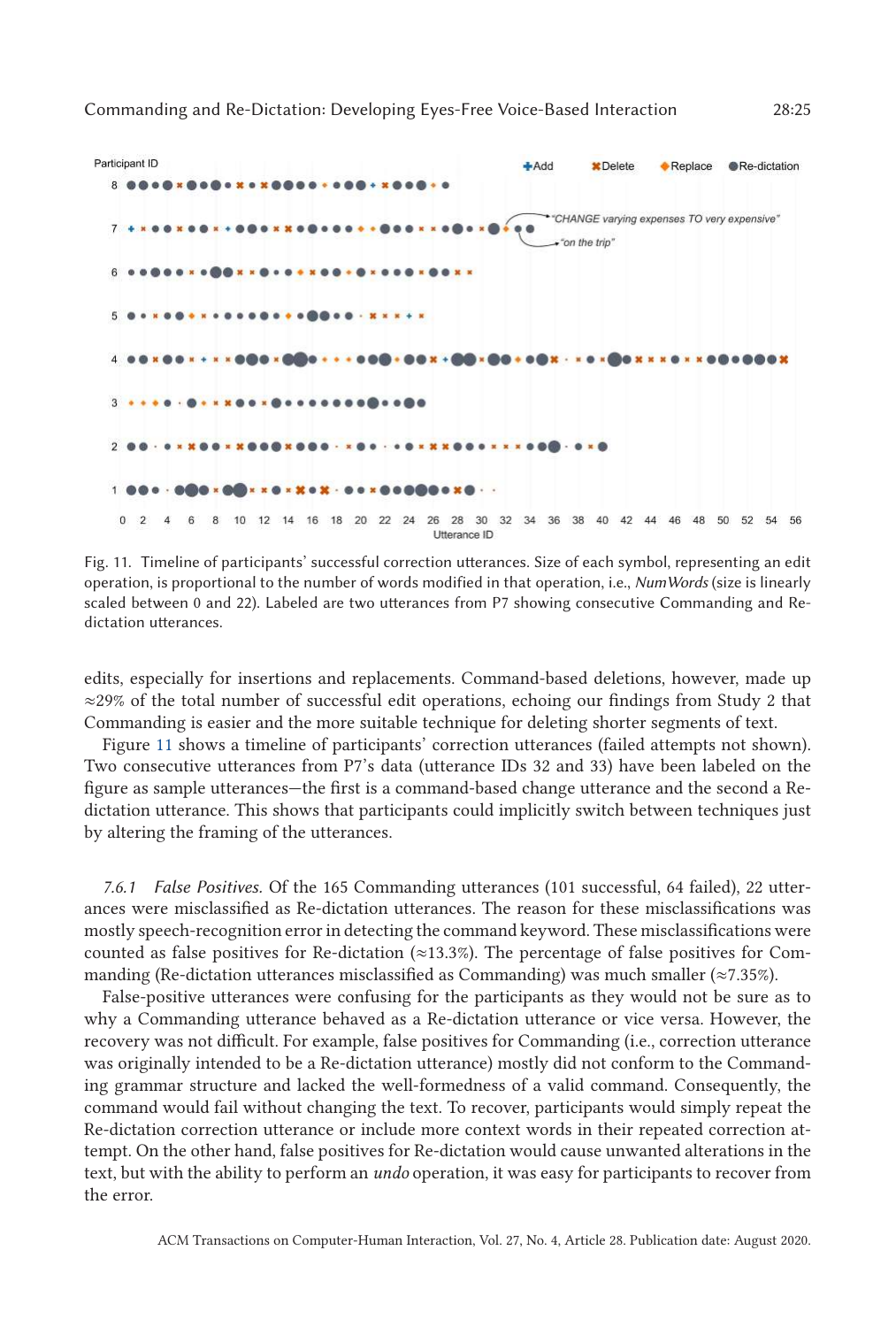<span id="page-25-0"></span>In summary of this study, first, our approach of combining the two techniques in one system proved promising given the positive feedback about its usability. In the interview, P4 mentioned, "*It's great that I could use the two methods (techniques) interchangeably (without explicit switching). Actually, I was not thinking about what method I am (sic) using, I just said what came to me naturally.*" P2 mentioned, "*While deleting something, saying 'delete this' or 'delete that' felt more natural than repeating that part (correction by Re-dictation). For others (other operations), I felt re-dictating it felt way more (sic) easier.*" Secondly, the results from this study confirmed the ecological validity of our findings from Study 2. Re-dictation was overall the preferred technique for making longer and more complex (complexity as defined in Section [5.3](#page-14-0) of Study 2) corrections, whereas for deleting shorter segments of text, command-based deletion was preferred to using Re-dictation.

# **8 DISCUSSION**

In this section, we put our findings from Studies 2 and 3 in perspective and discuss the implications for the design of future voice-based text-editing interfaces.

# **8.1 Why Should Future Systems Support Re-Dictation?**

Results from Studies 2 and 3 showed that Re-dictation is more efficient overall and easier to use, especially for making longer edits and more complex operations. In transcribing dictated speech, the automated speech transcription suffers from recognition errors even with state-of-the-art speech recognition. Oftentimes, the wordings of these errors are difficult to detect from the TTS audio of the transcribed text and, thus, difficult to speak out in a correction utterance. Unlike Commanding, Re-dictation does not involve speaking out the erroneous words for making a correction. This not only reduces the need for recalling the content, but is also very useful in fixing the recognition errors that would otherwise be very difficult to fix without a visual feedback of the text. In such situations, the interaction gets stuck or falls in an error-correction loop if the user can only use Commanding. Although, Re-dictation can be used with a screen as well, its benefits are even more apparent in eyes-free scenarios.

# **8.2 Users' Choice between Commanding and Re-Dictation**

Although both Studies 2 and 3 revealed high-performance benefits of Re-dictation, we noticed that in the Wizard-of-Oz study, a smaller percentage of correction utterances were re-dictation utterances as compared to command-based utterances. This discrepancy might partly be attributed to the users' existing mental model of how a computing system should be instructed—using specific commands. Also, the inherent rigidity in how a command should be framed to be interpreted correctly gives users a sense of precise control in making the desired changes to the text. Hence, with no introduction to any particular technique, participants of the Wizard-of-Oz study demonstrated a preference for using commands. In contrast, Study 3 showed users' preference for using more re-dictation utterances. This might be due to a prior introduction to the Re-dictation technique via instructions and training. While the change in user behavior was likely due to an enhanced understanding of what is possible, further studies are needed to investigate how exactly the mental model of existing technology can shape users' unconscious behavior of adopting innovative technologies.

Furthermore, as the results of Studies 2 and 3 showed, command-based utterances are suitable for one-word edit operations, especially deletions. Combined with the users' existing mental model of using commands for giving instructions to a system, a voice-based text-editing interface that does not take into consideration such a mental model might frustrate some users, at least during the on-boarding stage. Therefore, we suggest the inclusion of both Commanding and Re-dictation in future systems to support voice-based editing of text.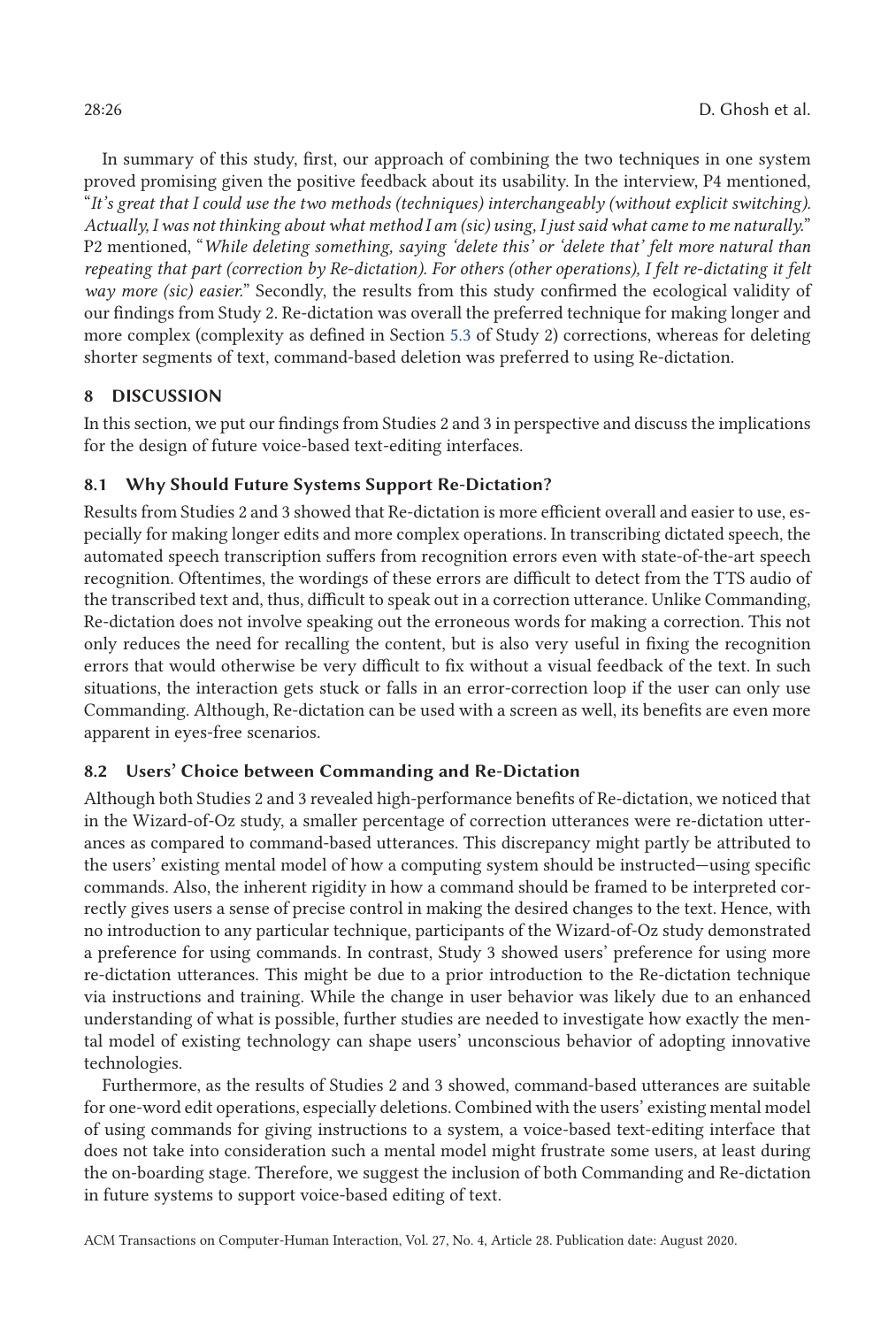

Fig. 12. Example of how the knowledge of user behavior can be leveraged to improve classification accuracy.

# **8.3 How to Combine Both Commanding and Re-Dictation in One Interface?**

Unlike a system supporting only one technique, either Commanding or Re-dictation, a system supporting both the techniques first needs to classify a correction utterance as either Commanding or Re-dictation. The accuracy of the classification determines the success of the correction utterance in making the desired correction. The probability of an accurate classification decreases if the speech recognition is not accurate or if the grammar to interpret the correction utterance is relaxed, e.g., to support conversational-styled elements in the utterance. Our work provides insights into the user behavior, which can be used to improve the classification accuracy. Figure 12 shows an example of how classification accuracy can be improved by our enhanced knowledge of the user behavior.

In the example, the user says a correction utterance, "**Delete** *quick*." However, a recognition error results in the transformed utterance, "be late quick." With no command keyword present, the utterance might be misclassified as a Re-dictation utterance. Here, our knowledge of user behavior from Study 3 can be leveraged to get the correct classification. To elaborate, computing fuzzy string matching or phonetic similarity on the misrecognized utterance tokens against a list of valid keywords would reconstruct the utterance as "delete quick," which upon parsing separates the utterance into a keyword (DELETE) and a content parameter (*quick*). We know from Study 3 that users prefer command-based deletion for deleting text segments of length  $1.82 \pm 1.74$  words. This knowledge can be leveraged to rightly classify the utterance as Commanding utterance despite the initial misrecognition. Thus, the text would be modified as was initially intended by the user.

# **9 LIMITATIONS AND FUTURE WORK**

We have used state-of-the-art Google Cloud Speech Recognition API to conduct our study, but there are still recognition errors that affect the user experience of voice-based text editing. In our studies, we have tried to balance the number of native English-speaking participants to the number of nonnative English-speaking participants and believe that our results are fairly robust against recognition errors. However, in the future, if the recognition accuracy is improved, the results of our study should be verified. Also, currently, our system does not support disambiguation between homophones (words with the same pronunciation but different meanings, e.g., to, two, and too). Since this limitation affects both our studied techniques, we believe that our findings from the relative performance and usability comparison between the two techniques would apply to future systems independent of their ability to support homophone disambiguation. Nonetheless, we suggest that future explorations devise systems to identify and disambiguate between homophones and study if this enablement affects the two techniques differently.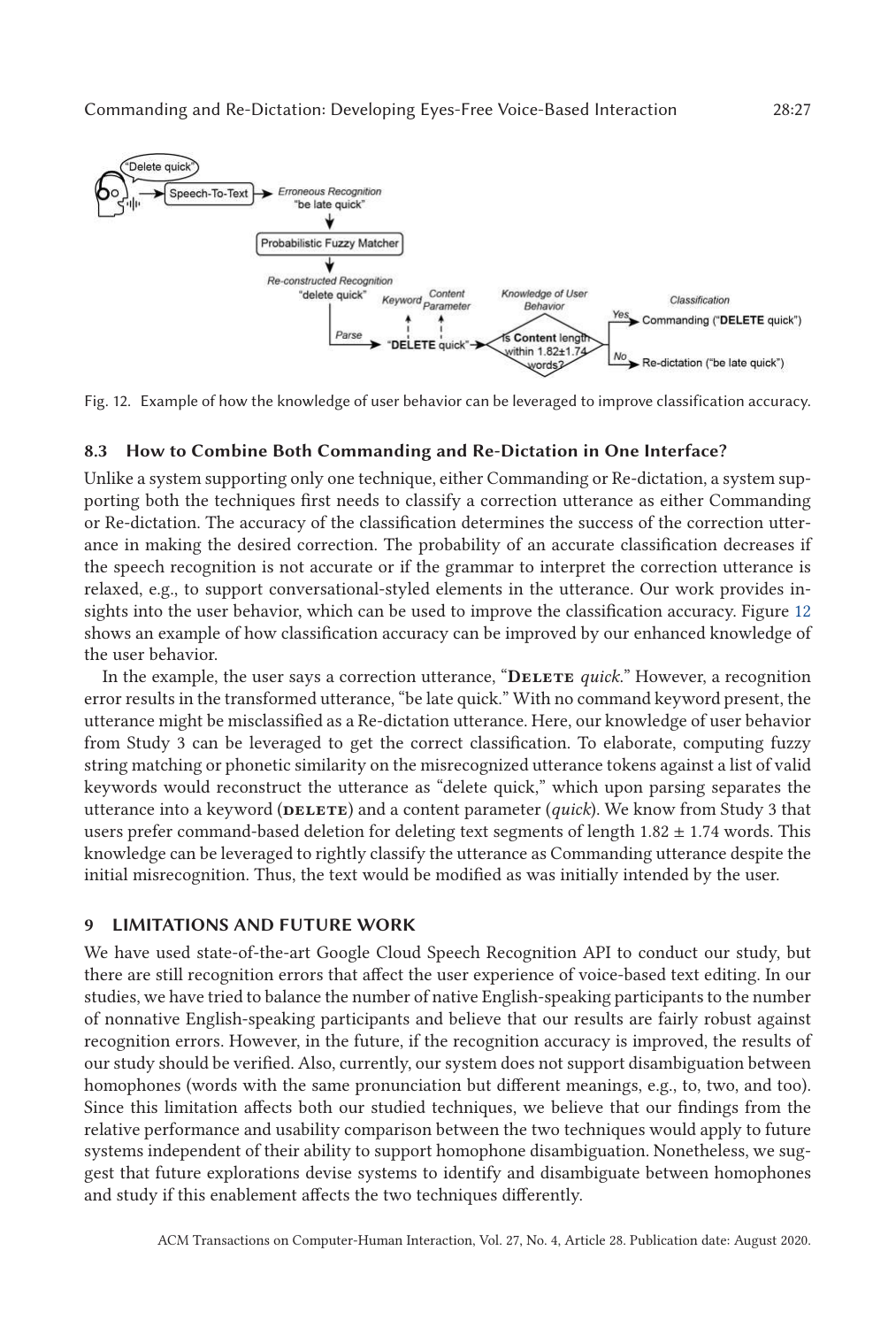Furthermore, our implementations of both the Commanding and the Re-dictation techniques are based on the English language. However, since both these techniques support word-level editing, their use can be extended to even logographic writing systems like Chinese and Japanese. In logographic writing systems, a logogram is a *written* character or glyph that represents an entire word or phrase. So, essentially logograms function as words that form the units of the *spoken* language, thus making our techniques relevant to such languages. Yet, as our findings from the comparative analysis of Commanding and Re-dictation are based on the English grammar and its underlying semantic structure, the findings must be verified before applying to languages with a different grammar structure.

In addition, our unified system combining the Commanding and Re-dictation techniques allows the user to modelessly switch between the two techniques. However, the implicit switching might sometimes result in misclassification of the technique based on how the correction utterance was framed or recognized. Future works should explore more sophisticated classification algorithms to improve the classification accuracy of users' correction utterances. Moreover, cases of misclassification can be confusing for the users. Future research should explore ways to better inform the users about the system's performed classification, say, by assigning distinct nonspeech audio sounds for Commanding and Re-dictation. Furthermore, currently, alignment computation for redictated utterances is done based on the 1-best recognition result of the speech recognizer. The alignment accuracy might be improved by a deeper integration of the alignment computation with the results from the speech recognizer, say, by considering the *N*-best list of results instead of just the 1-best result.

Furthermore, the composition and revision of text that our system supports are differentiated by manual switching between the two modes. This is in keeping with the scope of our current research, which was to explore only revision techniques. Yet, in a more realistic setting, users may constantly switch back and forth between composing and revising text. For example, a user may compose only a part of the text and want to revise it before moving on to compose the rest of the text. Future research can explore the user behavior of switching between the two modes and find more sophisticated mode-switching techniques.

Finally, future work should explore multimodality in input/output to further reduce the cognitive load of editing the text eyes-free. Multimodal input might include voice with gesture input, while multimodal output may explore audio with ambient and glanceable displays, among other techniques. Multimodality can offload some of the information that is currently being conveyed using only the audio and the voice channel, and may further improve the usability of text-editing interactions without the requisite of maintaining constant visual engagement with the text.

#### **10 CONCLUSION AND IMPLICATIONS**

With the advancement of speech recognition and machine learning technologies, voice-only interfaces are likely to play a more important role in HCI and in our lives. However, the utility of such interfaces would likely be limited if they cannot support real-time modification of the users' spoken content. This research explores how to better design a voice interface for users to edit text eyes-free. Informed by the naturally emerging user behavior from a Wizard-of-Oz study, we implemented and compared two eyes-free text-editing techniques: *Commanding* and *Re-dictation*, and identified their pros and cons in different task scenarios. As an optimal solution, we combined the two techniques in a novel unified system, VoiceRev, and evaluated it with realistic tasks. Results confirmed the ecological validity of our previous findings.

Hence, our studies provide convincing evidence that despite the challenges arising from the lack of visual feedback, we can improve the user experience of eyes-free text editing by combining Commanding and Re-dictation techniques in a single system. However, the implications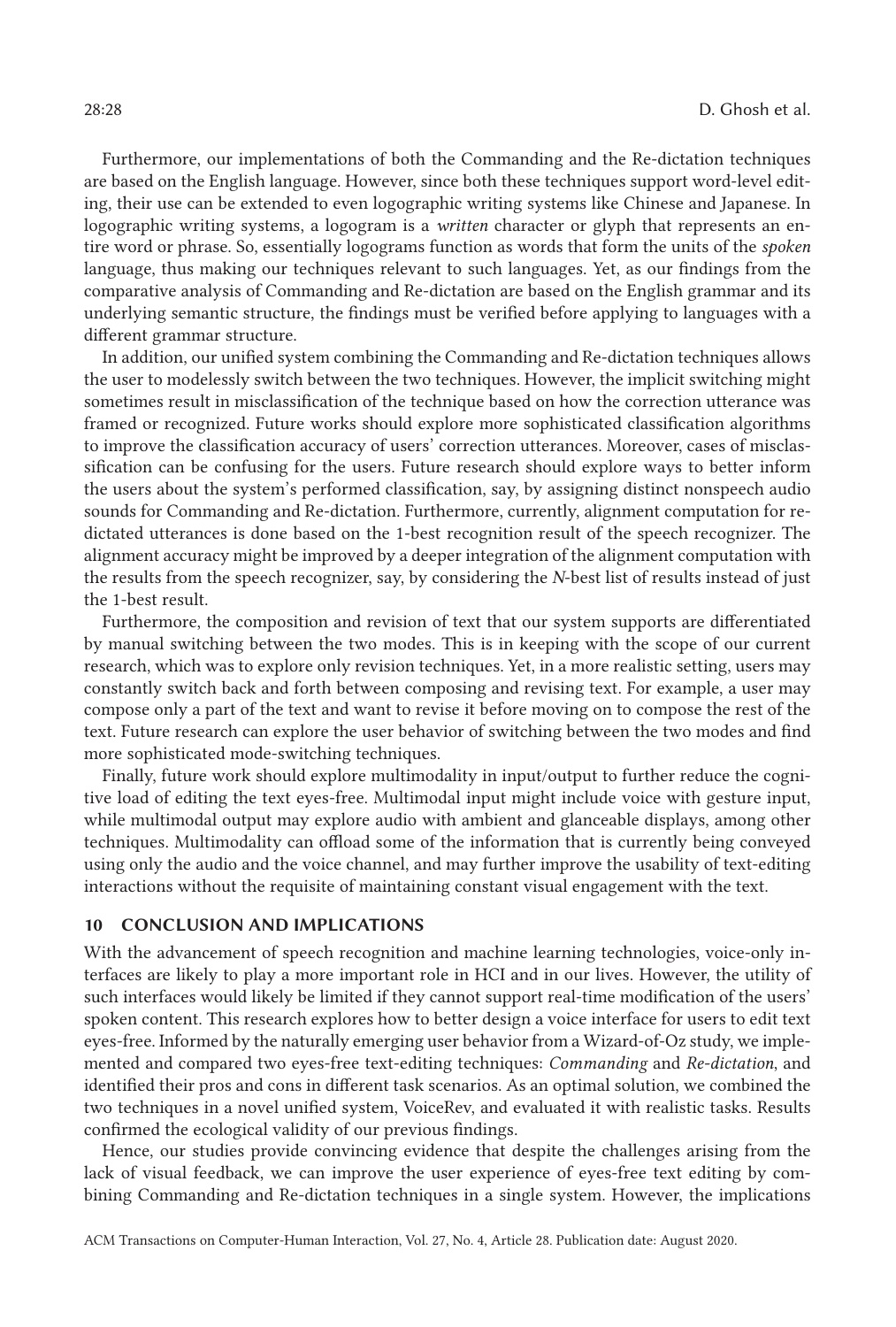<span id="page-28-0"></span>of our findings extend beyond eyes-free scenarios. As suggested by Ghosh et al.'s *EYEditor* [12], a smartglass-based system that uses voice input to correct text on the go, both the user experience and the efficiency of text editing were greatly enhanced by allowing users to correct the text by re-speaking over erroneous parts with additional support for making precise command-based deletions in the text. Also, EYEditor's voice design allowed the users to better multitask than with a smartphone—with EYEditor, the users could maintain better awareness of their walking path while correcting the text. These findings suggest that our current research can be extended to a visual user interface to improve the user experience of on-the-go text editing.

Furthermore, our techniques and findings can be used in a variety of applications other than just text-processing software, e.g., in applications designed for Intelligent Personal Assistants (IPAs) and Voice User Interfaces (VUIs). A concrete use case of where our findings can be applied might be to make inline corrections to voice commands in VUIs—say, a Google Home user wants to set a calendar event and speaks out a title for the event, but the title gets misrecognized; the user on listening to the audio confirmatory feedback of the misrecognized title can quickly make a correction by Re-dictation or Commanding, based on the length and/or complexity of the correction.

# **ACKNOWLEDGMENTS**

We thank Yang Chen for her generous help with designing some of the figures in the manuscript and Vanitha S. for designing Figure [5.](#page-14-0)

#### **REFERENCES**

- [1] Dina Abdelrazik. 2017. *Enabling Voice in the Smart Home: A Parks Associates Whitepaper Developed for ULE Alliance*. Parks Associates Technical Report. Parks Associates, Addison, TX.
- [2] Amazon.com. 2020. Amazon.com: Customer Reviews: Mail Box. Retrieved March 26, 2020 from [https://www.amazon.](https://www.amazon.com/product-reviews/B01LMLFNB6) [com/product-reviews/B01LMLFNB6.](https://www.amazon.com/product-reviews/B01LMLFNB6)
- [3] Shiri Azenkot and Nicole B. Lee. 2013. Exploring the use of speech input by blind people on mobile devices. In *Proceedings of the 15th International ACM SIGACCESS Conference on Computers and Accessibility*. ACM, New York, NY, 1–8. DOI:<https://doi.org/10.1145/2513383.2513440>
- [4] John Brooke. 1996. SUS-A quick and dirty usability scale. *Usability Evaluation in Industry* 189, 194 (1996), 4–7.
- [5] Junhwi Choi, Kyungduk Kim, Sungjin Lee, Seokhwan Kim, Donghyeon Lee, Injae Lee, and Gary Geunbae Lee. 2012. Seamless error correction interface for voice word processor. In *Proceedings of the 2012 IEEE International Conference on Acoustics, Speech and Signal Processing*. IEEE, 4973–4976. DOI:<https://doi.org/10.1109/ICASSP.2012.6289036>
- [6] Jason W. Clark, Rathinavelu Chengalvarayan, Timothy J. Grost, Dana B. Fecher, and Jeremy M. Spaulding. 2011. Voice dialing using a rejection reference. US Patent No. 8,055,502.
- [7] Jan Cuřín, Martin Labsky, Tomáš Macek, Jan Kleindienst, Hoi Young, Ann Thyme-Gobbel, Holger Quast, and Lars ` König. 2011. Dictating and editing short texts while driving: Distraction and task completion. In *Proceedings of the 3rd International Conference on Automotive User Interfaces and Interactive Vehicular Applications*. ACM, 13–20. DOI: <https://doi.org/10.1145/2381416.2381418>
- [8] Catalina Danis and John Karat. 1995. Technology-driven design of speech recognition systems. In *Proceedings of the 1st Conference on Designing Interactive Systems: Processes, Practices, Methods, & Techniques*. ACM, 17–24. DOI: <https://doi.org/10.1145/225434.225437>
- [9] Christopher Frauenberger and Tony Stockman. 2009. Auditory display design—an investigation of a design pattern approach. *International Journal of Human-Computer Studies* 67, 11 (2009), 907–922. DOI:[https://doi.org/10.1016/j.ijhcs.](https://doi.org/10.1016/j.ijhcs.2009.05.008) [2009.05.008](https://doi.org/10.1016/j.ijhcs.2009.05.008)
- [10] Ira A. Gerson and Brett L. Lindsley. 1989. Method for entering digit sequences by voice command. US Patent No. 4,870,686.
- [11] Debjyoti Ghosh, Pin Sym Foong, Shengdong Zhao, Di Chen, and Morten Fjeld. 2018. EDITalk: towards designing eyes-free interactions for mobile word processing. In *Proceedings of the 2018 CHI Conference on Human Factors in Computing Systems*. ACM, 1–10. DOI:<https://doi.org/10.1145/3173574.3173977>
- [12] Debjyoti Ghosh, Pin Sym Foong, Shengdong Zhao, Can Liu, Nuwan Janaka, and Vinitha Erusu. 2020. EYEditor: Towards on-the-go heads-up text editing using voice and manual input. In *Proceedings of the 2020 CHI Conference on Human Factors in Computing Systems*. ACM. DOI:<https://doi.org/10.1145/3313831.3376173>

ACM Transactions on Computer-Human Interaction, Vol. 27, No. 4, Article 28. Publication date: August 2020.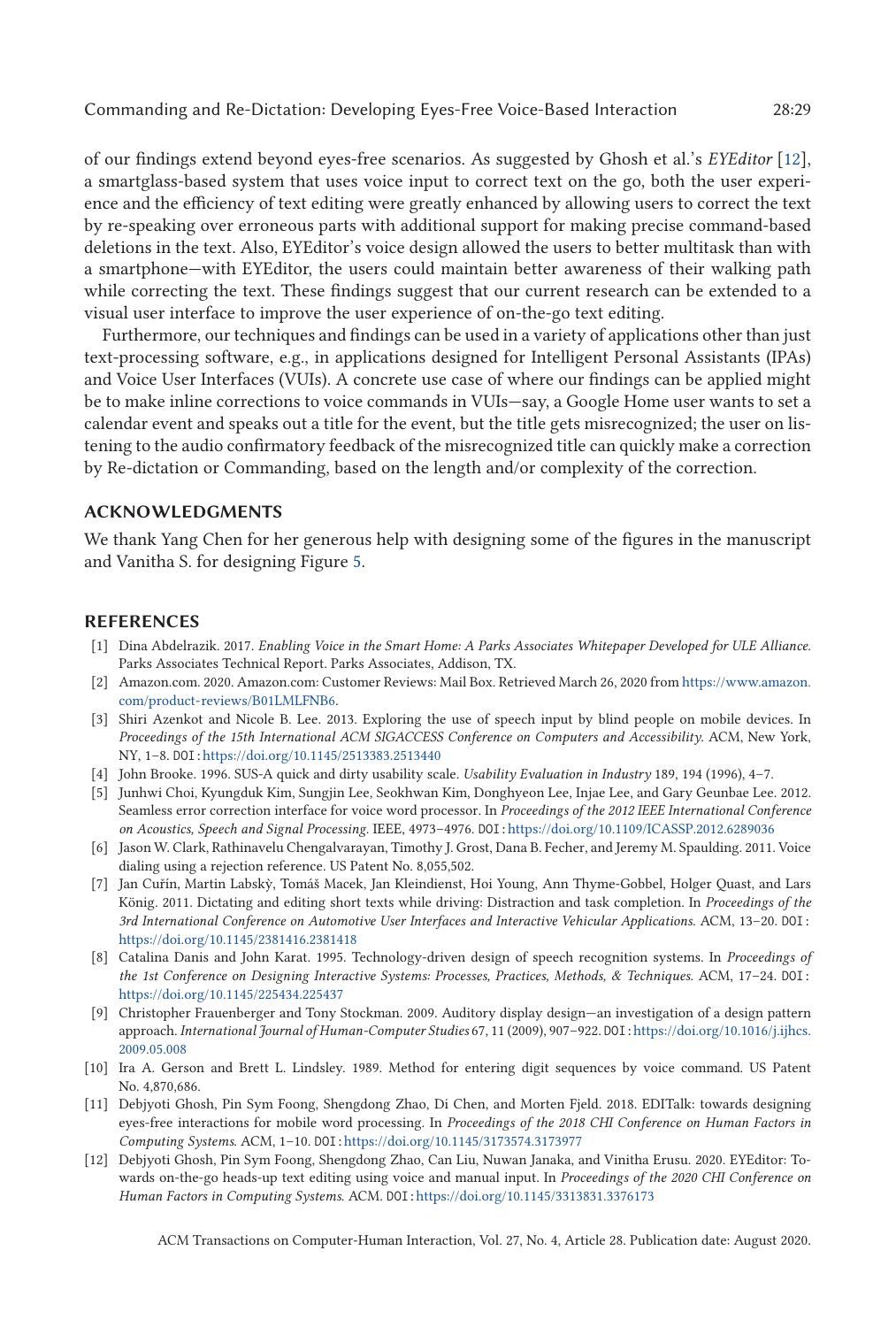- <span id="page-29-0"></span>[13] Christine A. Halverson, Daniel B. Horn, Clare-Marie Karat, and John Karat. 1999. The beauty of errors: Patterns of error correction in desktop speech systems. In *Proceedings of the Human–Computer Interaction—INTERACT'99*. 133–140. DOI:<https://pdfs.semanticscholar.org/0e6d/6a06f5b5783ea82597f48b45d6261bfa00cf.pdf>
- [14] Sandra G. Hart and Lowell E. Staveland. 1988. Development of NASA-TLX (task load index): Results of empirical and theoretical research. In *Advances in Psychology*. Vol. 52. Elsevier, 139–183. DOI:[https://doi.org/10.1016/S0166-](https://doi.org/10.1016/S0166-4115(08)62386-9) [4115\(08\)62386-9](https://doi.org/10.1016/S0166-4115(08)62386-9)
- [15] Per Ola Kristensson and Keith Vertanen. 2011. Asynchronous multimodal text entry using speech and gesture keyboards. In *Proceedings of 12th Annual Conference of the International Speech Communication Association*. ISCA Speech. DOI:[https://www.isca-speech.org/archive/interspeech\\_2011/i11\\_0581.html](https://www.isca-speech.org/archive/interspeech_2011/i11_0581.html)
- [16] Nicole Yankelovich and Jennifer Lai. 1998. Designing speech user interfaces. In *Conference Summary on Human Factors in Computing Systems (CHI'98)*. ACM, 131–132. DOI:<https://doi.org/10.1145/632716.632793>
- [17] Vladimir I. Levenshtein. 1966. Binary codes capable of correcting deletions, insertions, and reversals. In *Soviet Physics Doklady*, Vol. 10. American Institute of Physics, 707–710.
- [18] Ewa Luger and Abigail Sellen. 2016. Like having a really bad PA: The gulf between user expectation and experience of conversational agents. In *Proceedings of the 2016 CHI Conference on Human Factors in Computing Systems*. ACM, 5286–5297. DOI:<https://doi.org/10.1145/2858036.2858288>
- [19] Arthur E. McNair and Alex Waibel. 1994. Improving recognizer acceptance through robust, natural speech repair. In *Proceedings of the 3rd International Conference on Spoken Language Processing*. ISCA Speech. DOI:[https://www.isca](https://www.isca-speech.org/archive/icslp_1994/i94_1299.html)[speech.org/archive/icslp\\_1994/i94\\_1299.html](https://www.isca-speech.org/archive/icslp_1994/i94_1299.html)
- [20] George A. Miller. 1995. WordNet: A lexical database for English. *Communications of the ACM* 38, 11 (1995), 39–41. DOI:<https://doi.org/10.1145/219717.219748>
- [21] Don Norman. 2013. *The Design of Everyday Things: Revised and Expanded Edition*. Basic Books.
- [22] Jun Ogata and Masataka Goto. 2005. Speech repair: Quick error correction just by using selection operation for speech input interfaces. In *Proceedings of the 9th European Conference on Speech Communication and Technology*. ISCA Speech. DOI:[https://www.isca-speech.org/archive/interspeech\\_2005/i05\\_0133.html](https://www.isca-speech.org/archive/interspeech_2005/i05_0133.html)
- [23] Sharon Oviatt. 2000. Taming recognition errors with a multimodal interface. *Communications of the ACM* 43, 9 (Sept. 2000), 45–51. DOI:<https://doi.org/10.1145/348941.348979>
- [24] Sharon Oviatt and Robert VanGent. 1996. Error resolution during multimodal human-computer interaction. In *Proceedings of the 4th International Conference on Spoken Language*, Vol. 1. IEEE, 204–207. DOI:[https://doi.org/10.1109/](https://doi.org/10.1109/ICSLP.1996.607077) [ICSLP.1996.607077](https://doi.org/10.1109/ICSLP.1996.607077)
- [25] Ian J. Pitt and Alistair D. N. Edwards. 1996. Improving the usability of speech-based interfaces for blind users. In *Proceedings of the 2nd Annual ACM Conference on Assistive Technologies*. ACM, 124–130. DOI:[https://doi.org/10.1145/](https://doi.org/10.1145/228347.228367) [228347.228367](https://doi.org/10.1145/228347.228367)
- [26] Teresa L. Roberts and Thomas P. Moran. 1983. The evaluation of text editors: Methodology and empirical results.*Communications of the ACM* 26, 4 (1983), 265–283. DOI:<https://doi.org/10.1145/2163.2164>
- [27] Johan Schalkwyk, Doug Beeferman, Françoise Beaufays, Bill Byrne, Ciprian Chelba, Mike Cohen, Maryam Kamvar, and Brian Strope. 2010. "Your word is my command": Google search by voice: A case study. In *Advances in Speech Recognition*. Springer, Boston, MA, 61–90. DOI:[https://doi.org/10.1007/978-1-4419-5951-5\\_4](https://doi.org/10.1007/978-1-4419-5951-5_4)
- [28] Khe Chai Sim. 2012. Speak-as-you-swipe (SAYS): A multimodal interface combining speech and gesture keyboard synchronously for continuous mobile text entry. In *Proceedings of the 14th ACM International Conference on Multimodal Interaction*. ACM, 555–560. DOI:<https://doi.org/10.1145/2388676.2388793>
- [29] Matthias Sperber, Graham Neubig, Christian Fügen, Satoshi Nakamura, and Alex Waibel. 2013. Efficient speech transcription through respeaking. In *Proceedings of the Interspeech*. ISCA Speech, 1087–1091. Retrieved from [https://ahcweb01.naist.jp/papers/conference/2013/201308\\_INTERSPEECH\\_Sperber\\_01/201308\\_INTERSPEECH\\_](https://ahcweb01.naist.jp/papers/conference/2013/201308_INTERSPEECH_Sperber_01/201308_INTERSPEECH_Sperber_01.paper.pdf) [Sperber\\_01.paper.pdf.](https://ahcweb01.naist.jp/papers/conference/2013/201308_INTERSPEECH_Sperber_01/201308_INTERSPEECH_Sperber_01.paper.pdf)
- [30] Amanda Stent, Ann Syrdal, and Taniya Mishra. 2011. On the intelligibility of fast synthesized speech for individuals with early-onset blindness. In *Proceedings of the 13th International ACM SIGACCESS Conference on Computers and Accessibility*. ACM, 211–218. DOI:<https://doi.org/10.1145/2049536.2049574>
- [31] Lisa J Stifelman, Barry Arons, Chris Schmandt, and Eric A Hulteen. 1993. VoiceNotes: A speech interface for a handheld voice notetaker. In *Proceedings of the INTERACT'93 and CHI'93 Conference on Human Factors in Computing Systems*. ACM, 179–186. DOI:<https://doi.org/10.1145/169059.169150>
- [32] Bernhard Suhm, Brad Myers, and Alex Waibel. 2001. Multimodal error correction for speech user interfaces. *ACM Transactions on Computer–Human Interaction* 8, 1 (2001), 60–98. DOI:<https://doi.org/10.1145/371127.371166>
- [33] Markku Turunen, Jaakko Hakulinen, Nitendra Rajput, and Amit A. Nanavati. 2012. Evaluation of mobile and pervasive speech applications. *Speech in Mobile and Pervasive Environments* (2012), 219–262. DOI:[https://doi.org/10.1002/](https://doi.org/10.1002/9781119961710.ch8) [9781119961710.ch8](https://doi.org/10.1002/9781119961710.ch8)